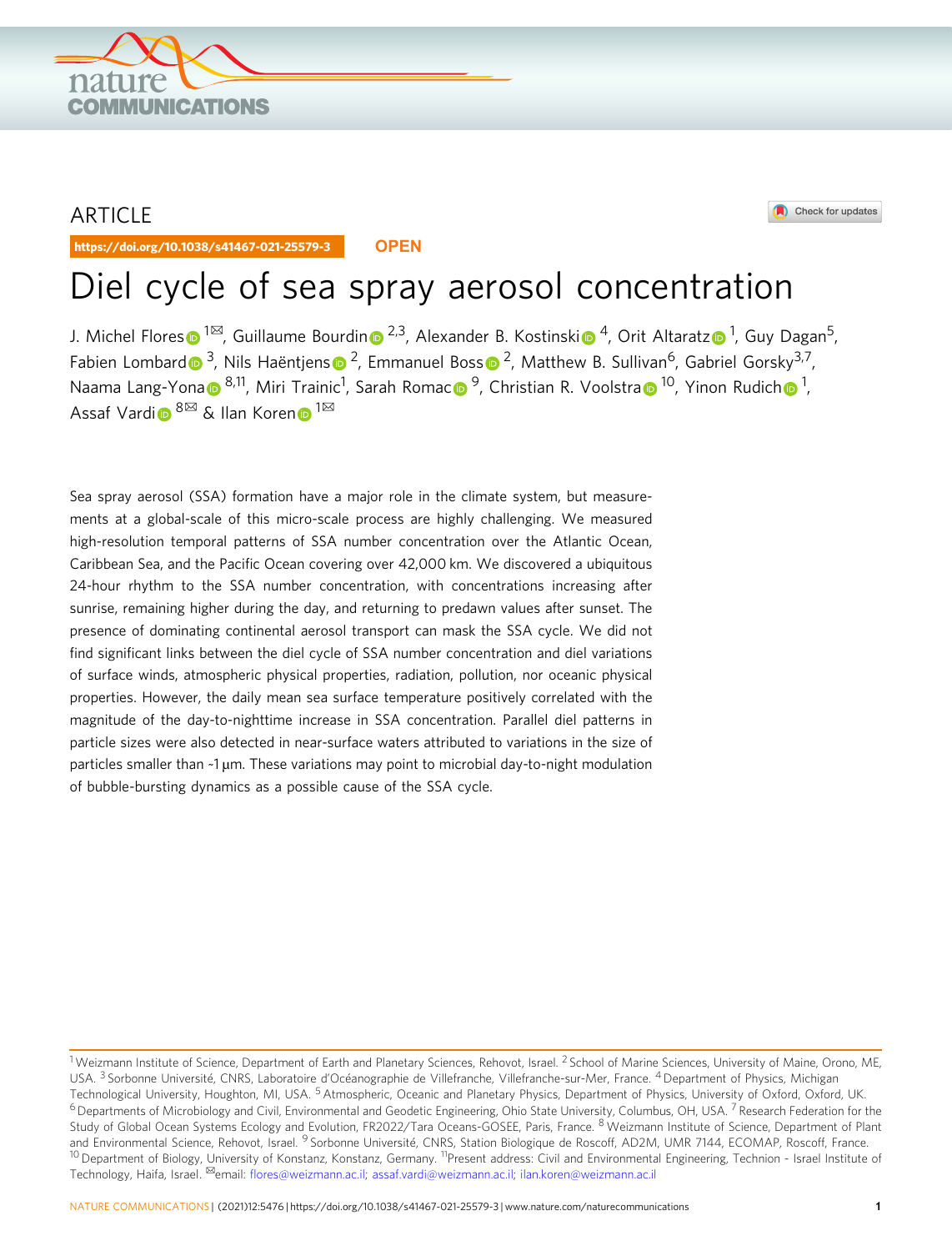The atmospheric marine boundary layer (AMBL), consist of a mixture of natural and anthropogenic com-<br>property MA are predeminently atmospheric flux main and anthropogenic comthe atmospheric marine boundary layer (AMBL), conponents. MA are predominantly composed of four main sources: sea spray aerosols (SSA), aerosols transported from land (i.e., long-range transport), gas-to-particle conversion (homogeneous and heterogeneous nucleation, and condensation), and particles from ship exhausts. The total concentration of MA depends on the distance from its source in combination with transport and deposition processes. This leads to large spatial variability of MA concentrations, with higher concentrations near continents where the terrestrial contribution is larger, than in open ocean regions<sup>[1](#page-9-0),2</sup>. Moreover, the distance from the shore also acts as a size sorter as smaller particles are transported, in general, longer distances and have longer lifetimes than coarse particles<sup>[3](#page-10-0)</sup>. SSA, the main component of MA globally, are generated at the ocean surface by wind-driven processes and have a major effect on climate as they impact atmospheric chemistry, Earth's radiative balance, cloud formation, and rain properties $4-8$  $4-8$ . As ocean waves break, SSA forms when bubbles burst and create film and jet droplets<sup>9</sup>. At strong winds (above ~9 m s<sup>-1</sup>) spume drops<sup>[10](#page-10-0)</sup> can be torn off the wave crest. SSA production depends on the physical<sup>11</sup> and chemical<sup>[12,13](#page-10-0)</sup> properties of the ocean surface as these, together with wind stress, determine the bubble's bursting dynamics and, therefore, the quantity, size, and composition of the emitted drops. The emitted drops transport, in turn, depends on the AMBL conditions such as the wind, profiles of relative humidity (RH), temperature, instability, and rain<sup>[4](#page-10-0)</sup>, and have an average (tropospheric) residence time of about half a  $day^6$ . Understanding the processes that control SSA flux into the atmosphere is essential to better understand the climate system, weather, and accurate ocean-atmosphere models. However, global-scale coverage is generally restricted to remote sensing daytime measurements, and many of these processes, including whether a diel cycle in SSA production exists, have only been explored using artificial bubbling<sup>[13](#page-10-0),[14](#page-10-0)</sup>, where diel variability in mass and number fluxes was observed in biologically productive waters.

In this study, we explored and quantified diurnal patterns of the number concentration of marine aerosols  $(N_{MA})$  in high spatial and temporal (every minute) resolution along 42,000 km over the Atlantic Ocean, the Caribbean Sea, and Pacific Ocean, measured aboard the schooner Tara during the Tara Pacific Expedition<sup>[1](#page-9-0)[,15](#page-10-0),[16](#page-10-0)</sup>. The expedition began on 28 May 2016 from Lorient, France, and finished the first year of the campaign on 17 June 2017, in Whangarei, New Zealand. Using an optical particle counter (OPC), aerosol size distributions (for optical diameters,  $D_{\rm op}$ , between 0.25 and 32  $\mu$ m at RH < 40%) were continuously measured at 30 m above sea level, along with the spectral particulate absorption and attenuation coefficients  $(c_p)$  at ~1.5 m water  $depth<sup>17</sup>$ , as well as AMBL (temperature, RH, wind speed and direction, and photosynthetic active radiation) and oceanic (salinity, sea surface temperature, and chlorophyll a) variables. In addition, aerosols were collected on filters (see "Methods" for instrumentation details). Tara's route combined sailing periods with days to week-long stops near islands. Here we report the discovery of a distinct 24-h pattern in the number concentration of marine aerosols, show that SSA number concentration  $(N_{SSA})$ variations are responsible for this pattern, and suggest a possible mechanism.

#### Results and discussion

Main components of the marine aerosol number concentration. We can define the total concentration of MA as the sum of four components:

$$
N_{MA} = N_{SSA} + N_{LRT} + N_{SOA} + N_{SE}
$$
 (1)

where  $N<sub>LRT</sub>$  is the number concentration of long-range continental transport,  $N_{\text{SOA}}$  is the number concentration from aerosols formed from gas-to-particle conversion mechanisms, and  $N_{\rm SE}$  refers to the number concentration from ship emissions.

To distinguish between different aerosol sources, it is common to discuss the different aerosol types and properties according to their sizes (for dried particles or particle sizes measured at a certain RH), where different regimes of the aerosol size distribution belong to different aerosol types and processes<sup>5</sup>. For instance, the freshly produced marine secondary organic aerosol (SOA) is small in diameter  $\left($ <0.1  $\mu$ m); whereas, the typical size range of SSA is larger (>0.1  $\mu$ m at an RH ~80%)<sup>[4](#page-10-0)</sup>. The marine anthropogenic sources, such as engine pollution, yield sporadic large number concentrations of small submicron particles<sup>[1](#page-9-0)</sup>. And, continental aerosols that are transported over the ocean have a variety of sources and therefore sizes; for example, the typical sizes of biomass burning and pollution aerosols are fine<sup>18</sup>, whereas desert dust aerosols are usually coarser  $(>0.6 \mu m^{19})$  $(>0.6 \mu m^{19})$  $(>0.6 \mu m^{19})$ . Given we report  $N_{MA}$  measurements for  $D_{op} > 0.25 \,\mu$ m, we can discard significant contributions to the total  $N_{MA}$  from  $N_{SE}$  and  $N<sub>SOA</sub>$ , and we only have an interplay between the contribution of  $N<sub>LRT</sub>$  and  $N<sub>SSA</sub>$ . To this end, given the surface winds range we encountered  $(U_{30} < 16 \text{ m s}^{-1})$ , as a first approximation, the attribution between the local contribution of  $N_{SSA}$  and  $N_{LRT}$ can be scaled to the concentration. SSA is produced by the wind stress over the ocean surface, and its concentration has been shown to be (nonlinearly) propositional to the wind speed $4,20,21$ , with typical concentrations in the range of 10 s per cubic centimeter<sup>[21](#page-10-0),[22](#page-10-0)</sup>. Whereas the contribution of  $N<sub>LRT</sub>$  is proportional to the yields of the continental sources (dust, pollution, smoke), the distance the aerosol traveled, and with aerosol lifetime in the atmosphere, in general, inversely proportional to the aerosol  $size<sup>3,23,24</sup>$  $size<sup>3,23,24</sup>$  $size<sup>3,23,24</sup>$ , the quantity of smaller diameters will be greater. For example, being near the Saharan desert and tropical biomass burning areas (tropical Africa and the Amazon), the Atlantic ocean's atmosphere is much more polluted compare to the Pacific ocean<sup>1,[25](#page-10-0)</sup>. Thus, low N<sub>MA</sub> values (i.e., ~<50 cm<sup>-3</sup> at  $D_{op} > 0.25 \,\mu\text{m}$ ) indicate that  $N_{SSA}$  is the primary contributor with low contribution from  $N<sub>LRT</sub>$ , and an indicator of the contribution from  $N<sub>LRT</sub>$  will be seen as an increase in the  $N_{MA}$ .

Diel pattern in marine aerosol number concentration. We explored temporal patterns of the N<sub>MA</sub> with  $D_{op} \ge 0.25 \,\mu$ m and found there is a consistently higher number of aerosols during daytime compared to nighttime (Fig. [1](#page-2-0)A).

We calculated the day to nighttime ratios (DNR) by averaging from 07:00 to 17:00 MST (mean solar time; all data were converted from UTC to MST, see "Methods") for the day and from 19:00 to 05:00 MST for the night. The measurements between 05:00 to 07:00 and 17:00 to 19:00 were excluded to avoid strong fluctuations of the ratio. The DNR were calculated across Tara's route for each size bin of the OPC and found it to be >1 for all sizes on the vast majority of the route (Fig. [1](#page-2-0)). DNR are shown to depend strongly on the aerosol diameter and the region (Figs. [1](#page-2-0) and [2](#page-3-0)). For smaller aerosol diameters  $(0.25 < D_{op} < 0.5$  µm) the DNR is closer to one (for the Atlantic and along the Keelung to Fiji leg in the Pacific Ocean, we could calculate the DNR for  $D < 0.25$  µm and found it to be ~1 for all diameters down to ~0.03 μm; Supplementary Fig. 1), and it becomes larger as the diameters increase, reaching  $DNR > 10$  for  $D_{op} > 1.0 \mu m$ . The DNR are larger for all diameters for the Pacific Ocean where total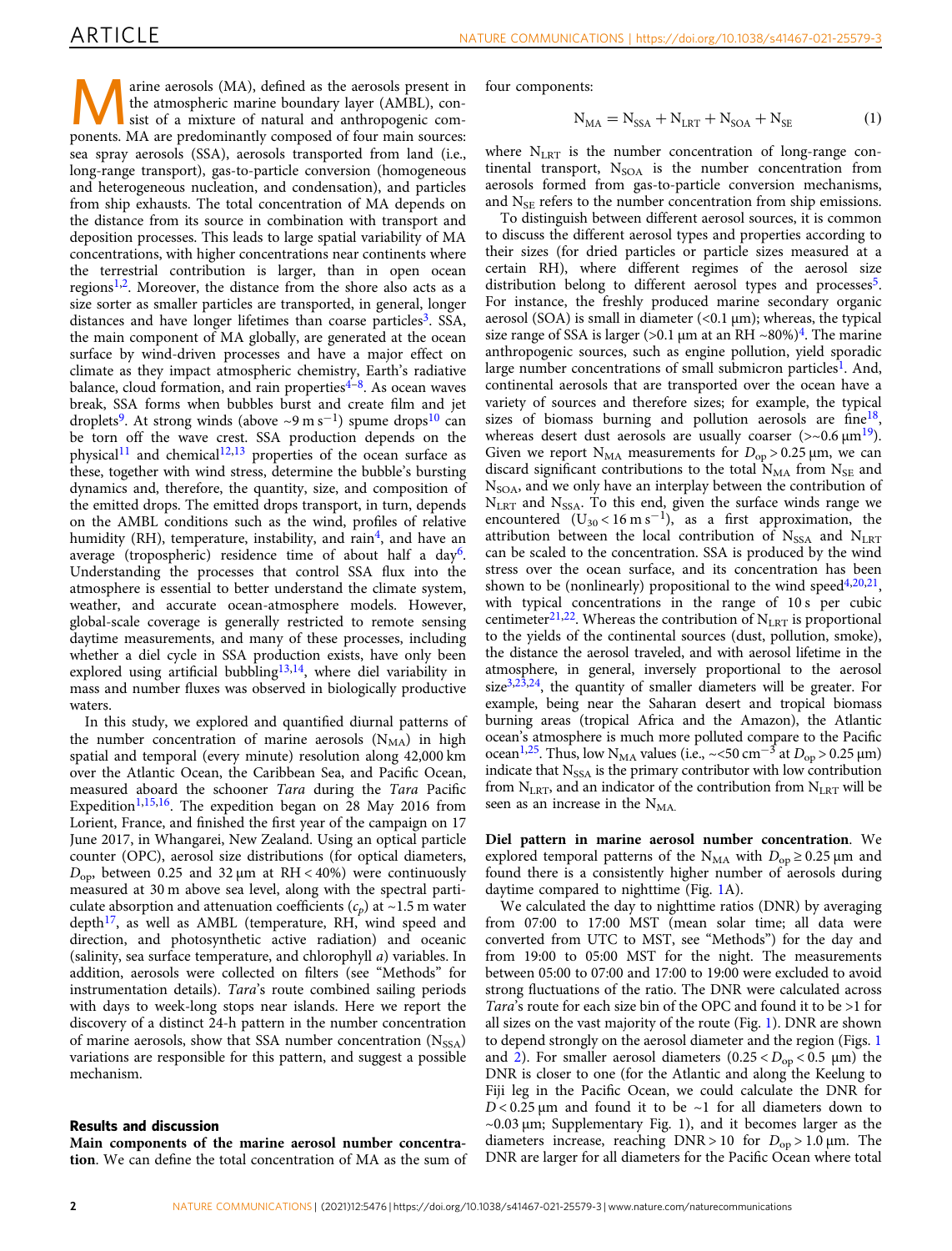<span id="page-2-0"></span>

Fig. 1 Day-to-night ratios for individual bins of the optical particle counter, total marine aerosol count for optical diameter (D<sub>op</sub>)  $\geq 0.25$  μm, and chlorophyll-a concentration along R/V Tara's route. (M) Tara's route, color-coded by month and dotted arrows showing the sailing direction. A The ratio (5-day running average) of day-to-night concentration of marine aerosol for each size bin of the optical particle counter. **B** The total aerosol count (daily mean) for  $D_{\text{on}} \ge 0.25$  µm, the gray dots are the raw total counts per minute. The colors as defined in the map. C A 5-day running average of chlorophyll-a concentration measured with the AC-S aboard Tara (black circles) and calculated using satellite data (green triangles; see "Methods"), with the shaded area outlining one standard deviation. The day-to-night ratios are greater than one on the vast majority of the route and largest in clean areas with low chl-a concentration, i.e., in oligotrophic ("blue") waters.

aerosol concentrations are lowest ( $N_{MA} \approx 10 \text{ cm}^{-3}$ ), and are smaller in areas where the aerosol concentration is higher (Figs. 1A, B and [2](#page-3-0)); for example, the Atlantic Ocean, around Japan, near some of the Pacific islands, and on the leg from Fiji to New Zealand. Given the MA properties listed above, the increase in the concentration, to around  $\overline{N}_{MA}$  ≈ 100 cm<sup>-3</sup> over these areas, indicates larger contribution of  $N<sub>LRT</sub>$ . The Atlantic Ocean has generally higher background aerosol concentration due to high mineral dust load<sup>[1](#page-9-0),[5,25](#page-10-0)</sup>, in the Japan and Taiwan legs Tara was near the coast, and in the Fiji to New Zealand the back trajectories

were coming directly from New Zealand (see next section and Fig. [3](#page-4-0)M). In all these areas the DNR was closer to one (Fig. [2](#page-3-0)), suggesting that a stronger influence of  $N<sub>LRT</sub>$  from the continents masks the local cycle.

In addition, aerosol lifetime and dry deposition velocities can also play a role in the size dependence of the DNR. The lifetime of fine mode aerosols can easily exceed a few days<sup>[6](#page-10-0)</sup>, therefore, any cycle that its characteristic periodicity is a day or longer will be averaged out for such aerosols. The larger the aerosols are, the shorter their lifetime and greater their dry deposition velocity  $4,$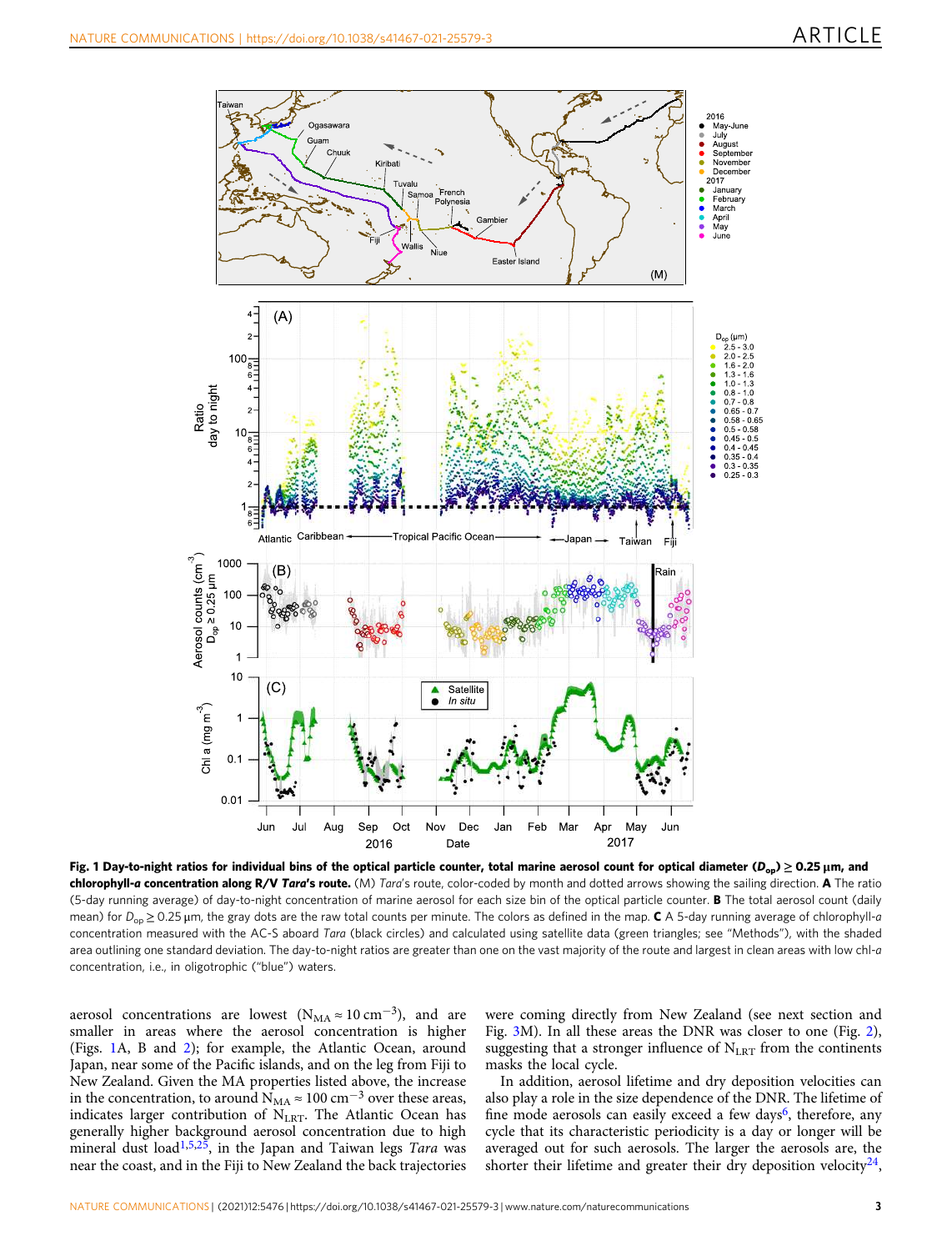<span id="page-3-0"></span>



consequently, their concentration in the atmosphere will follow lifetime cycles with shorter periodicities. When we examined the coarse subset of the measured aerosols, a clear daily cycle emerges. The pattern becomes readily visible for particles with  $D_{op}$  >~0.58 µm (Fig. [3](#page-4-0)A and Supplementary Fig. 2), where the diel changes follow a definite pattern: from midnight to dawn the number concentration is stable, it begins rising at ~06:00 MST, within 30 min after sunrise and begins returning to pre-dawn values at ~17:00 MST, with 18:00 MST concentration values remaining stable overnight. The  $N_{MA}$  diel cycles were identified while sailing in oligotrophic oceanic regions (Fig. [3](#page-4-0)A), as well as in more biologically active water and island stopovers near coral reefs (Supplementary Fig. 3). This suggests that it is a widespread phenomenon across the oceans, and that islands (and Tara's; see Supplementary Note 1) daily processes do not drive the cycles.

SSA cause the marine aerosol diel cycles. To further explore the interplay between the  $N<sub>LRT</sub>$  and  $N<sub>SSA</sub>$ , we used back trajectory analysis and scanning electron microscopy with energy-disperse X-ray (SEM-EDX) analysis, and we determined the main contributor to the measured  $N_{MA}$  cycles to be  $N_{SSA}$  (Fig. [3\)](#page-4-0).

The calculated back trajectories (using HYSPLIT<sup>[26](#page-10-0),[27](#page-10-0)</sup>) show that the vast majority of the air masses spent at least 48 h over the ocean (Fig. [3M](#page-4-0)). For the tropical Pacific Ocean, besides the Japan–Taiwan region, a couple of days near South America, and near New Zealand, the air masses were coming from the middle of the ocean, thousands of kilometers from the nearest continent. The long residence of the air masses over the ocean will, on the one hand, minimize the influence of continental sources; for example, we see total aerosol concentrations, for  $D_{op} \ge 0.25 \,\mu\text{m}$ , around  $10 \text{ cm}^{-3}$  $10 \text{ cm}^{-3}$  (Fig. 1B). On the other hand, it will buffer diurnal continental emission processes, therefore, the hour-byhour concentration changes will be dominated by local processes and thus  $N_{SSA}$ .

Next, for the period where clear  $N_{MA}$  diel patterns are observed in the western Pacific (Fig. [3A](#page-4-0); see the orange-blue shaded region in the map), we obtained an approximate chemical signature of aerosols collected on filters with average geometrical diameters  $D_{\text{geo}}$  > 0.3 µm. We used SEM-EDX analysis and a similar particle classification scheme as described in Laskin et al[.28](#page-10-0) (Fig. [3](#page-4-0)B; a total of 15.5 days were analyzed between 3 and 17 May, 2017, but for

clarity only 11 days are shown. See Supplementary Table 1 for the other days and "Methods" for the classification scheme). We found that over 94% of the particles analyzed contained Na, of which sea-salt particles comprised between 45 and 98% of the total particles by number. Up to 1000 km (May 9; orange-shaded area in the map of Fig. [3\)](#page-4-0) away from Keelung, Taiwan, we identified a noticeable depletion of chloride (Supplementary Fig. 4), together with a lower sea-salt fraction (45–75%) and an increase in the presence of other metals (e.g., Al, Si, K, Ca, S) and sulfate. The chlorine depletion (seen as a second mode in the chlorine mass distribution with Cl mass % <0.1; Supplementary Fig. 4b) together with the increase in sulfates, suggests that anthropogenic pollutants (e.g.,  $H_2SO_4, SO_2$ ) were present in the AMBL, as SSA are known to react with them<sup>28</sup>. After this period, the *sea-salt* fraction comprised 81–99% of the total particles by number. Sulfates with no sodium and Other species were <6% for the whole period. The  $N_{MA}$  diel cycles were also revealed in the filter counts; we counted a total of 5701 sea salt particles (out of 6901) in 14 daytime filters and 4447 sea salt particles (out of 5894) in 15 nighttime filters (see Supplementary Table 1). We have not, however, observed significant day-to-night aerosol-class differences.

This 2-week SEM-EDX analysis where clear diel patterns were seen confirms the primary type of aerosol exhibiting diel cycles to be sea salt. The diameters measured in the filters using the SEM are the dry geometrical diameters, which differ from the OPC diameters that depend on the particle's shape and refractive index (RI) compared to that of the particles used for the OPC calibration (typically polystyrene latex spheres with an  $RI = 1.59<sup>29</sup>$ ). The difference between the measured particle RI and the RI of the particles used for calibration causes the discrepancy between  $D_{\text{geo}}$  and  $D_{\text{op}}$ . For instance, the geometrical diameters of dry sea salt are generally 4–30% larger than the dry optical diameter<sup>[29](#page-10-0)</sup> (e.g.,  $D_{\text{geo}} = 0.3 \,\mu\text{m}$  is  $\sim D_{\text{op}} = 0.28 \,\mu\text{m}$ ; see Supplementary Fig. 2). The OPC measured the aerosol at an RH < 40%, which is below the efflorescent point of NaCl<sup>30</sup>, though some SSA may still contain water bound in the form of hydrates<sup>[31](#page-10-0)-[33](#page-10-0)</sup>. Therefore, most aerosols measured by the OPC during the diel cycles will be sized smaller than their geometrical size. Consequently, the vast majority of the particles of all diameters measured by the OPC showing the diel pattern can be considered dry or slightly humidified sea salt. For particles with  $D_{\text{geo}}$  larger than about 0.5 µm, previous measurements in the AMBL have also shown that the dominant component of SSA in the marine aerosol mass size distribution is inorganic sea salt $2^{1,22,34,35}$ , consistent with our findings.

Thus, we can conclude that the diel cycle of  $N_{MA}$  is primarily controlled by  $N_{SSA}$  and that in areas where long-range transport is significant, the  $N<sub>LRT</sub>$  can mask the day-to-night differences.

Atmospheric and oceanic environmental factors that may control SSA production and transport. Given that we found that the diel cycle of  $N_{MA}$  is primarily controlled by the  $N_{SSA}$ , we explore the factors that can affect SSA production and transport. Since the N<sub>SSA</sub> diel cycle is clearly visible for  $D_{op} \ge 0.58 \,\mu m$ (Fig. [3](#page-4-0)A), we use the N<sub>SSA</sub> for  $D_{op} \ge 0.58 \,\mu\text{m}$  (N<sub>SSA ≥ 0.58  $\mu$ m) and</sub> the DNR of  $N_{SSA \geq 0.58 \mu m}$  as proxies for the diel cycle to help understand the impact of atmospheric and oceanic variables on the N<sub>SSA</sub> diel cycle, as any effect caused by atmospheric or oceanic variables will be more easily visible.

The size distribution and number concentration of the bubbles and SSA created by a breaking wave are controlled mainly by the wind speed<sup>4</sup>. First, we found that  $N_{SSA \geq 0.58 \mu m}$  increases with wind speed for both the Pacific and Atlantic Oceans (Fig. [4A](#page-5-0), B), consistent with previous studies<sup>[4](#page-10-0),[5,21](#page-10-0)</sup>. However, the Pacific Ocean daytime  $N_{SSA \geq 0.58 \mu m}$  values consistently exceeded the nighttime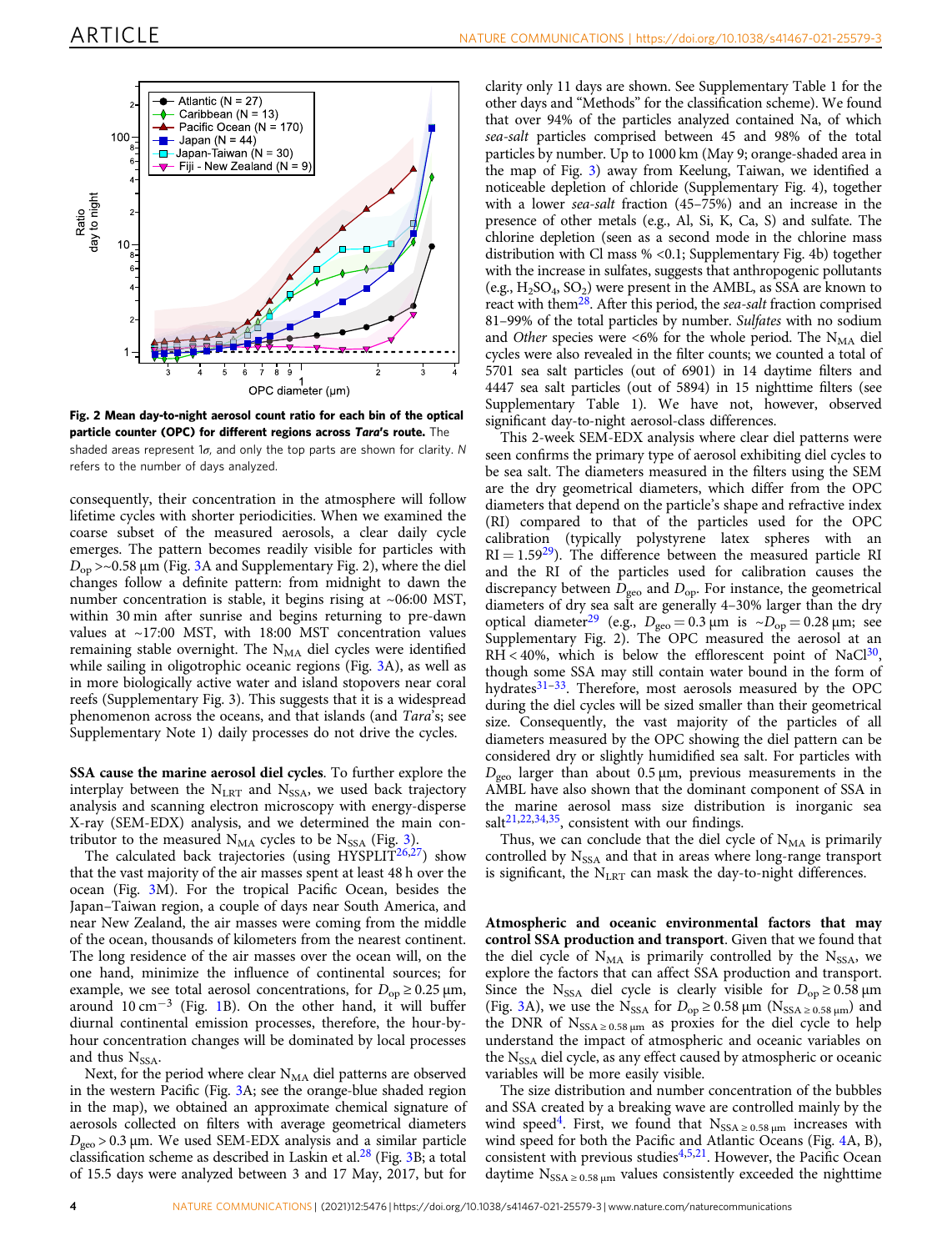<span id="page-4-0"></span>

Fig. 3 Twenty-four cycle of aerosol concentration and marine particle size index. (M) Map of R/V Tara's route, with dotted arrows along the sailing direction and solid black lines along the 48-h back-trajectories. Filled circles on the route are colored by the value of the day-to-night concentration ratio. The data in panels (A) through (C) are from the orange and blue-shaded transect in the western Pacific between Keelung and Fiji (next to the doubleended arrow). The orange-shaded region represents anthropogenic polluted conditions, and the blue-shaded refers to clean ones. A Main observation. Aerosol concentration per liter (optical diameter ( $D_{op}$ ) > 0.58 µm, collected 30 m above sea surface), superimposed on the 24-h beat of incoming solar flux as represented by the photo-synthetically active radiation (PAR). Time series are punctuated by abrupt spikes at dawn and drops at dusk. The diel rhythm (away from land) is evident, ubiquitous, and persists on cloudy days. Pollution origin of this cycle is ruled out by the 48-h back-trajectories. B Aerosol composition determined by SEM-EDX for geometrical diameters ( $D_{geo}$ ) > 0.3 µm. N and D denote night and day, respectively. This is compelling evidence for the marine origin of the aerosols. The collection filters were replaced at about 08:00–09:30 and 20:00–21:30 (see Supplementary Table 1 in the SI for timing details). C Twenty-hour signal of marine particle size index  $\gamma$  (vertical axis inverted), where the mean particle size increases during the day and decreases during the night. Data collected at 0.5–3 m below the sea surface.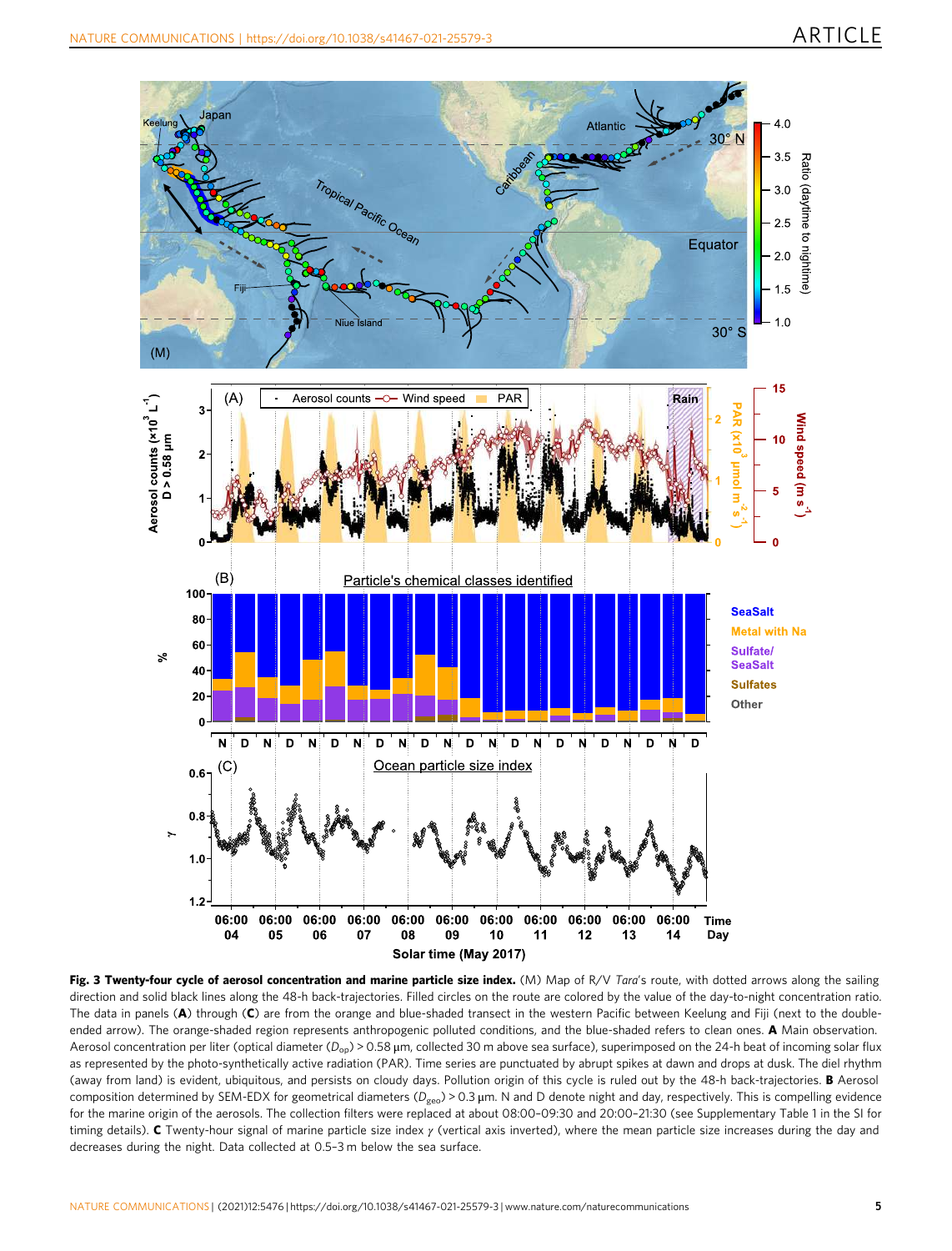<span id="page-5-0"></span>

Fig. 4 Dependence of the sea spray aerosol number concentration with optical diameters ( $D_{op}$ )  $\geq 0.58$  µm (N<sub>SSA ≥ 0.58 µm</sub>) on wind speed. Box plots of the N<sub>SSA > 0.58 um</sub> vs. wind speed, binned at 2 ms<sup>-1</sup> for the Pacific Ocean (A) and by 4 ms<sup>-1</sup> for the Atlantic Ocean (B) where data collected further than 100 km away from land was used. The day and night data are offset for clarity. The y-axis scale is different for the two panels. While the expected increase of aerosol concentration with wind speed is indeed observed, no relation between the 24-h cycle and wind speed is found. The box plots show the median, and the 10th, 25th, 75th, and 90th percentiles. For the daytime (nighttime) Pacific Ocean, N = 3612 (4057), 11,638 (14,833), 20,134 (19,506), 19,988 (23,136), 15,701 (16,097), and 8129 (9034) samples where used for the 0–2, 2–4, 4–6, 6–8, 8–10, and >10 m s−<sup>1</sup> bins, respectively. For the daytime (nighttime) Atlantic Ocean, N = 1089 (949), 4768 (5056), and 1082 (1707) samples were used for the 0-4, 4-8, and >8 m s<sup>-1</sup> bins, respectively.

ones, compared at similar wind speeds (Fig. 4A). This shows that the wind is a key player in the process of SSA emission, but is not driving the observed diel cycles.

To evaluate the interplay between the diel cycle, the wind speed, and the influence of long-range continental transport, we explored the relationship between the DNR of  $N_{SSA \geq 0.58 \mu m}$ , and the total aerosol concentration (taken as the concentration for  $D_{op} \ge 0.25 \,\mu\text{m}$ during daytime) at different wind speed regimes (Fig. [5](#page-6-0)). As discussed above, higher concentrations imply greater contribution of nonlocal aerosols that mask the cycle. Figure [5](#page-6-0) shows that for the cases with concentration >100 #  $cm^{-3}$ , the DNR approaches unity regardless of the wind speed and location. In the cleaner conditions of the Pacific Ocean ( $N_{MA}$  < 50 cm<sup>-3</sup>), we found high variability of the DNR of  $N_{SSA \geq 0.58 \mu m}$  and no correlation with the mean day-tonight wind speed differences (Fig. [5B](#page-6-0) and Supplementary Fig. 5). This shows that the magnitude of the DNR of  $N_{SSA \geq 0.58 \mu m}$  is not controlled by the wind speed, but by a parallel mechanism.

Other atmospheric environmental factors (e.g., rain, RH, air temperature, and atmospheric stability<sup>[1](#page-9-0)</sup>) are known to affect the production and number of SSA, but we found no evidence that they are the main drivers of the observed diel cycle. First, rain suppressed the cycle (Fig. [3A](#page-4-0)), as it is a known washout mechanism of aerosols. Second, links between the diel changes of RH and air temperature to the N<sub>SSA</sub> diel cycle were explored. If RH or the air temperature were the main drivers of the diel cycle, by affecting bubble and droplet evaporation, or SSA sizes, we expect to have a clear relationship between the DNR of  $N_{SSA \geq 0.58 \mu m}$  and the mean dayto-night differences of RH and air temperature, but we found no correlation between them (Supplementary Fig. 5). Therefore, while RH and air temperature can affect bubble evaporation, and in consequence, the production rate of SSA, they are most likely not driving the diel cycles in  $N_{SSA \geq 0.58 \mu m}$ .

The atmospheric stability that influences the transport of aerosols from the ocean surface upward does not fully explain the diurnal cycle either. First, under most atmospheric conditions, concentrations of SSA with  $D_{\text{dry}}$  < 10 µm are well mixed in the marine boundary layer, showing little variation with height<sup>4</sup>; hence, assuming a constant production of SSA, a change in atmospheric stability will most likely not cause a change in  $N_{SSA}$ . In addition, during the Taiwan – Fiji transect we took photos of the sky and we could see that the cycle appeared in three distinct atmospheric states: with clear skies at low wind speeds, with overcast conditions, and with trade cumulus throughout the day (see Supplementary Fig. 6). Especially, that a cycle is observed even if the morning is overcast (Supplementary Fig. 6B), and that

cycles are evident also when there is no air temperature variability (Supplementary Fig. 5). These observations suggest that atmospheric stability does not play a significant role in driving the diel cycles. Changes in AMBL height do not fully explain the diel cycles in N<sub>SSA</sub> either. If height variations within the AMBL were driving the diel pattern in  $N_{SSA \geq 0.58 \mu m}$ , given there are no changes in the production between day and night, the diurnal concentration changes should follow those seen in the AMBL. For the period with clear diel cycles in  $N_{SSA \geq 0.58 \mu m}$  shown in Fig. [3](#page-4-0)A, we did not find AMBL height (using ERA5 reanalysis data $36$ ; see "Methods") diurnal changes that follow those we measured in  $N_{SSA \geq 0.58 \mu m}$ , and the changes we found of the AMBL height were <40 m for a mean height of 3735 m (i.e., ~1%; Supplementary Fig. 7). We cannot exclude a possible influence, but it is unlikely that atmospheric stability or changes in the AMBL height are driving the diel cycle.

Finally, we did not find a significant linear relationship between the intensity of photosynthetically active radiation and the DNR of  $N_{SSA \geq 0.58 \mu m}$  (Supplementary Fig. 8). While we cannot discard condensational growth after sunrise, the growth rates are too slow (<6 nm h<sup>-1</sup>)<sup>[37](#page-10-0),[38](#page-10-0)</sup> to account for the increase in N<sub>MA</sub> within 30 min after sunrise (Fig. [3](#page-4-0)A). Furthermore, condensational growth cannot explain the decrease in concentration at sunset. Thus, atmospheric variables, while they can affect the production, size, and transport of SSA, do not seem likely to drive the observed  $N_{SSA \geq 0.58}$  diel cycles.

Within the ocean surface, changes in salinity and sea surface temperature (SST) can also affect SSA production<sup>20,21</sup>. However, salinity in the tropics has typical diurnal anomalies of only  $0.005$  psu $39$ , and this anomalies will occur gradually throughout the day with increasing evaporation and not within 30 min after sunrise or sunset. We also did not find strong diurnal salinity changes nor a correlation with the DNR of  $N_{SSA \ge 0.58 \mu m}$  $(R^2 = 0.01;$  Supplementary Fig. 9). Similarly, although SST diurnal variations are known $40$ , the rate of temperature change is much slower and can be observed later in the day (ref.  $40$  and Supplementary Fig. 10) compared to the observed increase in  $N_{SSA \geq 0.58 \mu m}$ . In addition, we observed the  $N_{SSA \geq 0.58 \mu m}$  cycle in conditions of wind speeds above  $10 \text{ m s}^{-1}$  (Fig. [3A](#page-4-0) and Supplementary Fig. 6), where SST diurnal changes are expected to be  $\langle 0.25 \text{ K}^{40} \rangle$  $\langle 0.25 \text{ K}^{40} \rangle$  $\langle 0.25 \text{ K}^{40} \rangle$ , and in morning overcast conditions (Supplementary Fig. 6B), when no significant changes in SST are expected. We also did not find a correlation with the DNR of  $N_{SSA \geq 0.58 \mu m}$  ( $R^2 = 0.02$ ; Supplementary Fig. 9). We did find a positive correlation of the DNR of  $N_{SSA \geq 0.58 \mu m}$  to the daily mean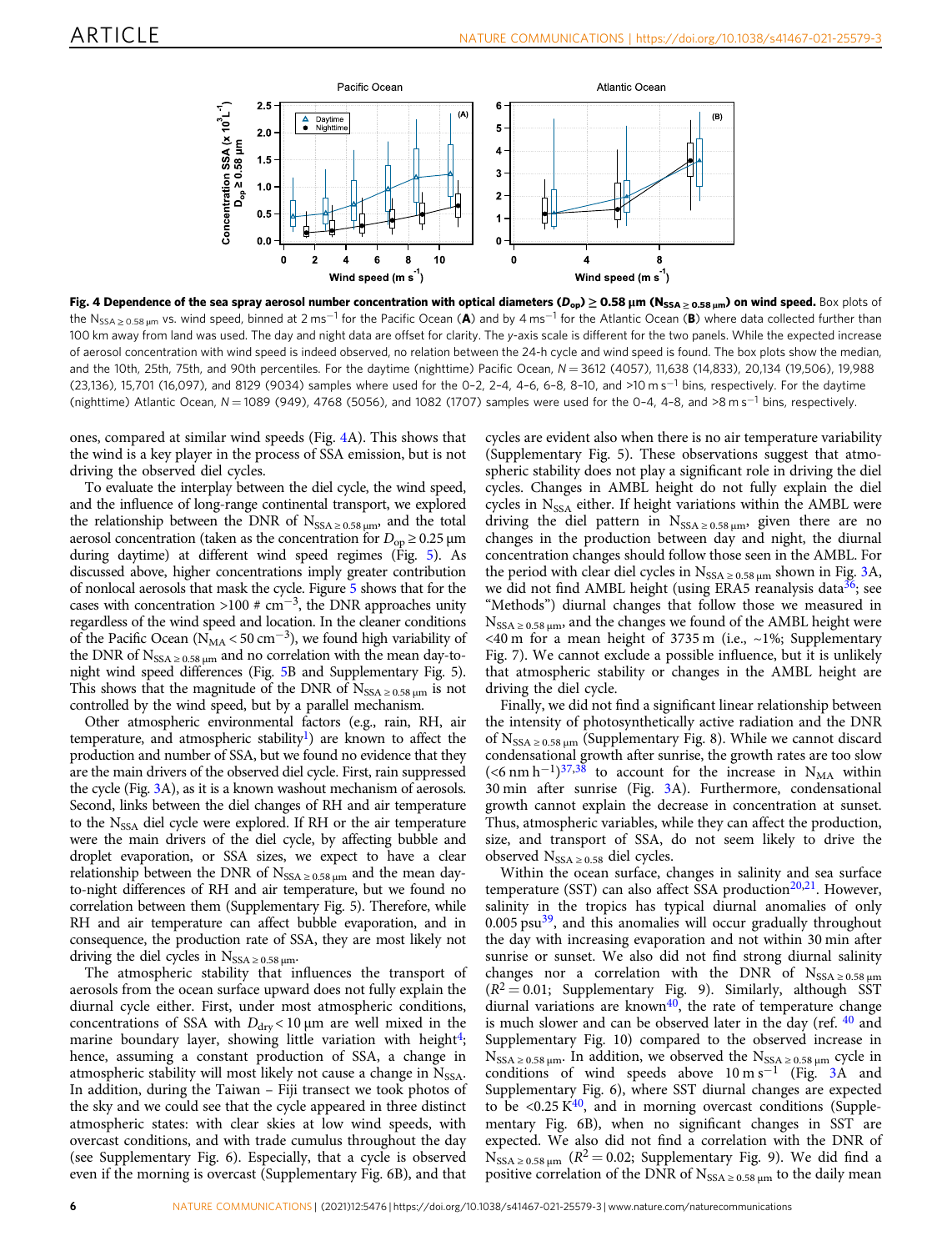ln = 282

 $21$ 

 $18$ 

 $24$ 

<span id="page-6-0"></span>

 $-0.8$  $\partial y / \partial t$  < 0  $\rightarrow$  increase particle mean size  $(B)$  $-0.6$  $N = 167$  $-0.4$  $3\gamma / \partial t$  (x 10<sup>-3</sup> min<sup>-1</sup>)  $-0.2$  $0<sup>o</sup>$  $0.2$  $0.4$  $\partial y / \partial t > 0$   $\rightarrow$  decrease particle mean siz  $0.6$ 0 3 6 ç  $12$ 15 18  $21$ 24 Mean solar time Fig. 6 Day-to-night changes of the sea spray aerosol number concentration with optical diameters  $(D_{op}) \ge 0.58 \,\mu\text{m}$  (N<sub>SSA > 0.58 um</sub>) and the rate of change of  $\gamma$  ( $\partial \gamma / \partial t$  (hr<sup>-1</sup>)). A Box plot analysis of the 282 days with the 24-h cycle in the Pacific Ocean shows the compelling statistical significance of the day and night counts. **B** Box plot analysis of the γ rate of change (vertical axis inverted) for the 167 days (near the Pacific islands, Japan, and Taiwan there is no data). Statistically significant

g

12

15

Pacific & Caribbean

 $(A)$ 

3

 $\overline{2}$ 

 $\Omega$ 

Ċ

3

Aerosol count  $(x10^3 L^{-1})$ <br>D<sub>op</sub> ≥ 0.58 µm

Fig. 5 Dependence of the day-to-nighttime ratio (DNR) of the sea spray aerosol number concentration with an optical diameter ( $D_{op}$ )  $\geq 0.58 \mu m$ ( $N_{SSA > 0.58 \mu m}$ ) on total daytime aerosol count for three different wind speed regimes. For daily mean wind speeds below 4 ms<sup>-1</sup> (black circles), between 4 and 8 ms<sup>-1</sup> (orange triangles), and above 8 ms<sup>-1</sup> (blue squares) for **A** all the data, and **B** a clean atmosphere (i.e., only in the Pacific Ocean at least 100 km away from the continents). N refers to the number of days analyzed. While there is no clear relationship between the DNR of  $N_{SSA} \geq_{0.58 \text{ µm}}$  and the wind speed, the DNR tending to one as the total aerosol count increases shows that long-range transport of aerosols can mask the diel cycle.

SST  $(R^2 = 0.89;$  Supplementary Fig. 11), consistent with the recent report showing that higher SST enhances SSA generation $2<sup>1</sup>$ . This suggests that SST is not likely to drive the  $N_{SSA \geq 0.58 \mu m}$  diel cycles, but it does play a role in modulating the intensity of the DNR.

These findings suggest that neither atmospheric nor oceanic environmental factors can fully explain the  $N_{SSA \geq 0.58 \mu m}$  diel cycles, and consequently the greater amount of aerosol we measured in all the other diameters. While the wind speed and SST affect the diel cycles, they do not drive them. Furthermore, the ubiquitous occurrence of the diel cycle, whether in the presence of anthropogenic pollutants (Fig. [3A](#page-4-0), B and Supplementary Fig. 4) or in clean conditions (with  $N_{MA} \approx 10 \text{ cm}^{-3}$ ), implies that anthropogenic and continental sources are also not the cause. Together with the high variability of the DNR of  $N_{SSA \geq 0.58 \mu m}$  in clean conditions of the Pacific Ocean (Fig. 5B), it

suggests that the diel cycle may be triggered by changes in the ocean surface itself.

day to night variation is readily discernible. The box plots show the median, and the 5th, 25th, 75th, and 95th percentiles; the orange line is the mean. N

refers to the number of days analyzed.

Diel patterns of SSA are correlated to the size of seawater **particles**. The identified  $N_{SSA}$  diel cycles in the lower atmosphere were accompanied by distinct diel cycles of the near-surface ocean light attenuation wavelength dependence of  $c_p$  (expressed as particle size index  $\gamma$ ; Fig. [3](#page-4-0)C).  $c_p$  is an inherent optical property that depends, theoretically, on all the particles present in the water column (i.e., autotrophic and heterotrophic micro-organisms, as well as detritus and mineral particles). Given  $c_p$  is wavelength-dependent,  $\gamma$  is found via a power-law fit<sup>[41](#page-10-0),42</sup>:

$$
c_p = c_p(\lambda_0) \left(\frac{\lambda}{\lambda_0}\right)^{-\gamma} \tag{2}
$$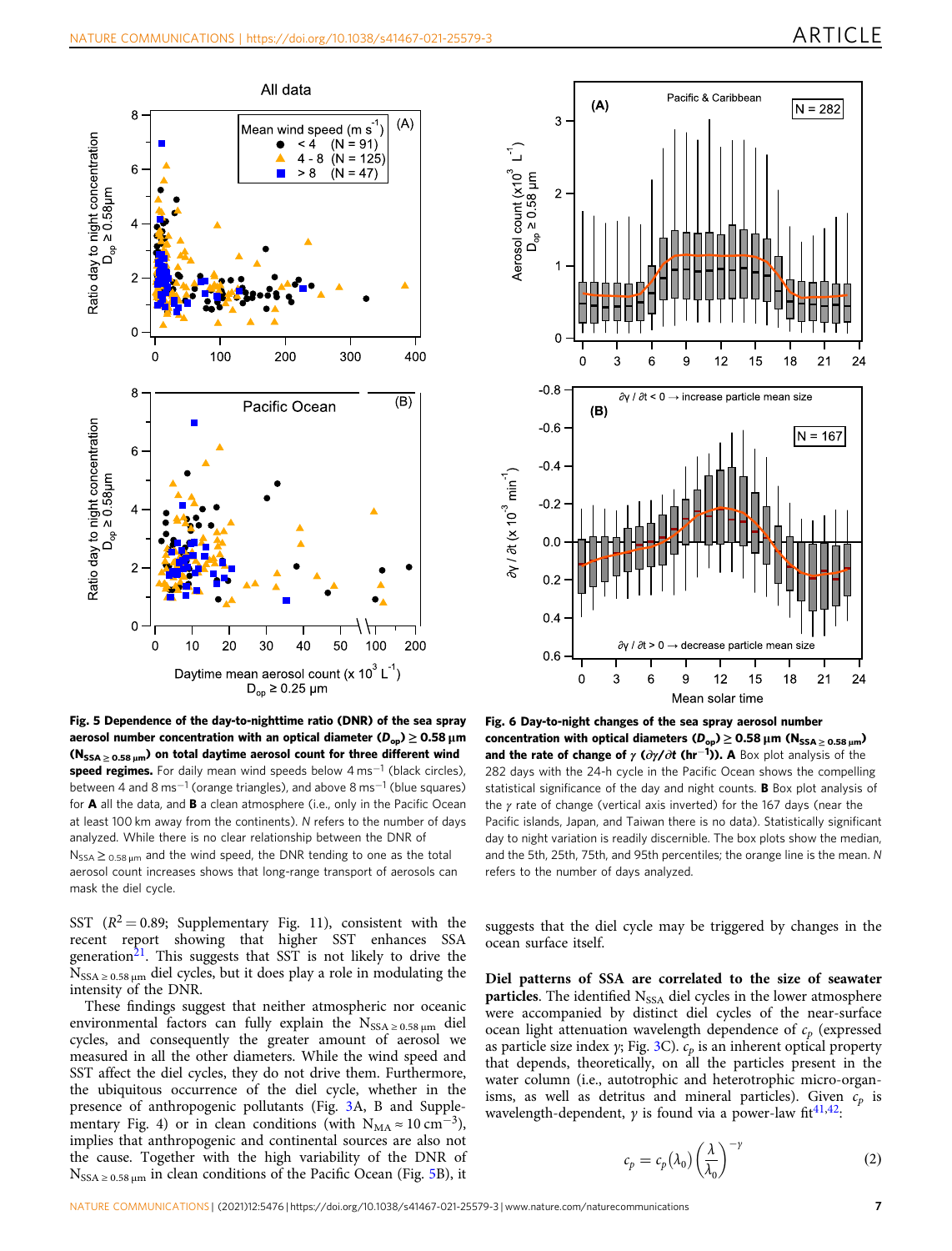where  $c_p(\lambda_0)$  is  $c_p$  at a reference wavelength  $\lambda_0$  and  $\gamma$  is the spectral slope of  $c_p$ . Variability of  $\gamma$  indicates changes in the median particle size and is most sensitive to particles in the range of 0.22–20  $\mu$ m<sup>41,43</sup>, with smaller  $\gamma$  associated with larger median particle size (similar to the Ångström exponent for aerosols). Figure [3C](#page-4-0) shows that there is a congruency between the  $N_{SSA}$ 0.58 μm diel cycle and the daily changes of  $γ$ . Note that  $γ$  reached a maximum value (i.e., minimum mean diameter) right after sunrise when the NSSA  $\geq 0.58 \mu m$  began to increase, and a minimum value (i.e., maximum mean diameter) before sunset when  $N_{SSA \geq 0.58 \mu m}$  decreased (Fig. [3](#page-4-0)C). We, therefore, calculated the rate of change of  $\gamma$  ( $\partial \gamma / \partial t$  (hr<sup>-1</sup>); see "Methods" for concurrent days (167 days in total) where the  $N_{SSA \geq 0.58 \mu m}$  was also measured (Fig. [6A](#page-6-0), B). We found a parallel behavior, with a continuous decrease in the mean particle diameter at nighttime  $(\partial \gamma/\partial t \, (\text{hr}^{-1}) > 0)$  when  $N_{SSA \geq 0.58 \mu m}$  were lowest, and a continuous increase  $(\partial \gamma/\partial t \space (hr^{-1})$  < 0) between 07:00 and 17:00, when  $N_{SSA \geq 0.58 \mu m}$  were highest. We also found an inverse relationship between N<sub>SSA ≥ 0.58</sub>  $\mu$ m and  $\partial \gamma / \partial t$  (hr<sup>-1</sup>) (Supplementary Fig. 12;  $R^2 = 0.51$ ), with higher N<sub>SSA ≥ 0.58 µm</sub> when  $\partial y/\partial t$  (hr<sup>-1</sup>) is negative.

In the Pacific Ocean, most  $\gamma$  values were above 0.8 (Supplementary Fig. 13A) reaching 1.4 with a strong latitudinal dependence (Supplementary Fig. 13B). In the Atlantic Ocean (Supplementary Fig. 13A), its values were below 0.8, indicating a larger mean particle size and thereby suggesting the presence of larger planktonic species than in the Pacific Ocean. This indicates that it is not the size of the planktonic species which is the significant factor but ∂γ/∂t.

Similar diel cycles of  $\gamma$  in the open ocean have been previously documented<sup>[42](#page-10-0)–[44](#page-10-0)</sup>. Changes in  $\bar{y}$  can be driven by different reasons; for example, cell growth, division, and aggregation, selective changes in particle size or concentration due to a balance between primary production and cell loss due to grazing and viral pressure, or changes in the refractive index of the cell population, which is related to their carbon content. In the Equatorial Pacific, phytoplankton cells were reported to contribute from 50 to 83% of the total particulate organic carbon concentration<sup>[45](#page-10-0)</sup>, and the changes in  $c_p$  and  $\gamma$  throughout the day, were principally driven by phytoplankton growth and division. During daytime, cells photosynthesize, fix inorganic carbon, and accumulate carbohydrates and lipids which are respired during the night, subsequently cells generally divide. We found that the daytime increase in  $\gamma$  is associated with cell growth or aggregation of picophytoplanktonic populations, as the  $\gamma$  changes measured during  $N_{SSA \geq 0.58 \mu m}$  diel cycles (in the western Pacific) can be attributed to variations in size of particles smaller than  $\sim$ 1 µm (see "Methods" and Supplementary Fig. 14). We also observed a daily increase in particulate organic carbon (Supplementary Fig. 15). The decrease in mean size at night can be due to selective grazing, cell division, or virus-induced  $lysis<sup>46,47</sup>$  $lysis<sup>46,47</sup>$  $lysis<sup>46,47</sup>$ .

Microbial processes might control SSA production. The  $N<sub>SSA</sub>$ diel cycles were observed across high and low chloropyll a (chl-a) concentrations regions (Fig. [1](#page-2-0)), suggesting that processes in oligotrophic waters can be the dominant factors driving the cycles. In oligotrophic oceanic regions, the dominating marine phyto-plankton are picocyanobacteria<sup>[48](#page-10-0),[49](#page-10-0)</sup>, in which growth and division have been shown to be well synchronized with daylight $50$ and to contribute a large proportion of the daily variations of  $c_p{}^{51}$ . During photosynthesis, which begins within tens of seconds after light exposure, and carbon fixation within minutes<sup>52</sup>, eukaryotic phytoplankton and cyanobacteria can secrete extracellular polymeric substances (EPS). EPS are a diverse array of large molecules which form a major component of the dissolved organic carbon pool in the ocean, and have been implicated in the formation of biofilms and marine snow<sup>[53](#page-10-0)</sup>. Recently, in a different context, EPS released by bacteria were found to increase bubble lifetime, thereby dramatically decreasing their film thickness, and yielding more numerous and transportable droplets at burst than those produced by clean bubbles (see Fig. [1](#page-2-0) in ref.  $\frac{54}{1}$ ). This observations can be directly linked to SSA formation since it is directly related to film drops formed by the fragmentation of the thin fluid cap  $film<sup>55</sup>$ .

Consequently, we conjecture that the diel changes in  $N_{SSA}$  are controlled by microbial processes in the ocean surface. Such processes whether at the near-surface water-AMBL interface, or in the upper several meters of the ocean through bubble scavenging of the excreted EPS from bacteria, may affect bubble bursting dynamics, changing the number and size of the emitted droplets and therefore  $N_{SSA}$ . The AMBL typically mixes within an hour. A characteristic time is in the order of 20 min for a 500 m  $AMBL<sup>4</sup>$ . Hence, significant changes in the production of droplets can be expected to happen within a similar timeframe in which we observed the transient increase and decrease of  $N_{SSA}$ . Although we do not pinpoint a direct role of marine bacteria affecting bubblebursting dynamics in the open ocean surface, recent studies have shown a possible role for bacteria modulating ocean surface properties $53,56-59$  $53,56-59$  and bubble-bursting dynamics $54,60,61$ .

Biological activity near the ocean surface has been shown to affect SSA abundance and chemical composition<sup>[13](#page-10-0),[14](#page-10-0),[62](#page-11-0)-[64](#page-11-0)</sup>. In particular, Long et al. $^{13}$  $^{13}$  $^{13}$  and Keene et al.<sup>14</sup> explored differences in SSA production between day and night, generating SSA artificially from seawater on ships at sea. Differently from our study, they reported an increase in the number and mass of SSA during the day in biologically active waters and not in oligotrophic ones. They attributed the increased number concentration of SSA following sunrise to biogenic surfactants emitted either from biota or produced photochemically. Other studies focused on links between biological activity and SSA production have shown contradicting results. In the laboratory, on the one hand, SSA production increased when diatomaceous exudate<sup>[62](#page-11-0)</sup> or actively growing bacteria and phytoplankton<sup>[65](#page-11-0)</sup> were present in the seawater; and on the other hand, a decrease in production occurred when surfactants were present<sup>12</sup>, or when there was an increase in algal biomass<sup>66</sup>. A satellite observation study<sup>[67](#page-11-0)</sup>, reported a negative correlation of chl- $a$  concentration to coarse-mode aerosol optical depth in the south Pacific Gyre on a seasonal time scale and suggested that high biological activity suppresses particle production.

We presented in situ evidence that the number concentration of SSA with  $D_{op} \ge 0.25 \mu m$  (at RH < 40%; for dry NaCl particles it is equivalent to  $D<sub>geo</sub> ≥ 0.26 \mu m$ , see Supplementary Fig. 2) have a distinct 24-h cycle (clearly visible for  $N_{SSA \geq 0.58 \mu m}$ ), with higher number concentrations during the day than at night over vast areas of the Pacific Ocean, the Caribbean Sea, and the Atlantic Ocean. Our results show an inverse correlation between the ambient aerosol concentration and the magnitude of the observed cycle (Fig. [5\)](#page-6-0), as the ambient aerosol concentration increases the day-to-night ratio tends to one, suggesting that over areas with high aerosol concentration (e.g., with a strong contribution from long-range transport of continental aerosol) the cycle is present but masked. In addition, the increase of the magnitude of the diel cycle for larger diameters (Figs. [1](#page-2-0) and [2\)](#page-3-0) suggests that the longer lifetimes of smaller aerosols (the lifetime of aerosols, excluding rain events, is inversely proportional to their size) also contributes to masking the cycle, particularly for the small sizes. While it is known that SSA formation originates from the interaction of wind and waves, with bulk oceanic properties (i.e., SST, salinity, chl-a) affecting it<sup>[5,21](#page-10-0)</sup>, here we show that there is a concomitant daily mechanism that modulates aerosol concentration in a 24-h rhythm with the magnitude of the daytime concentration increase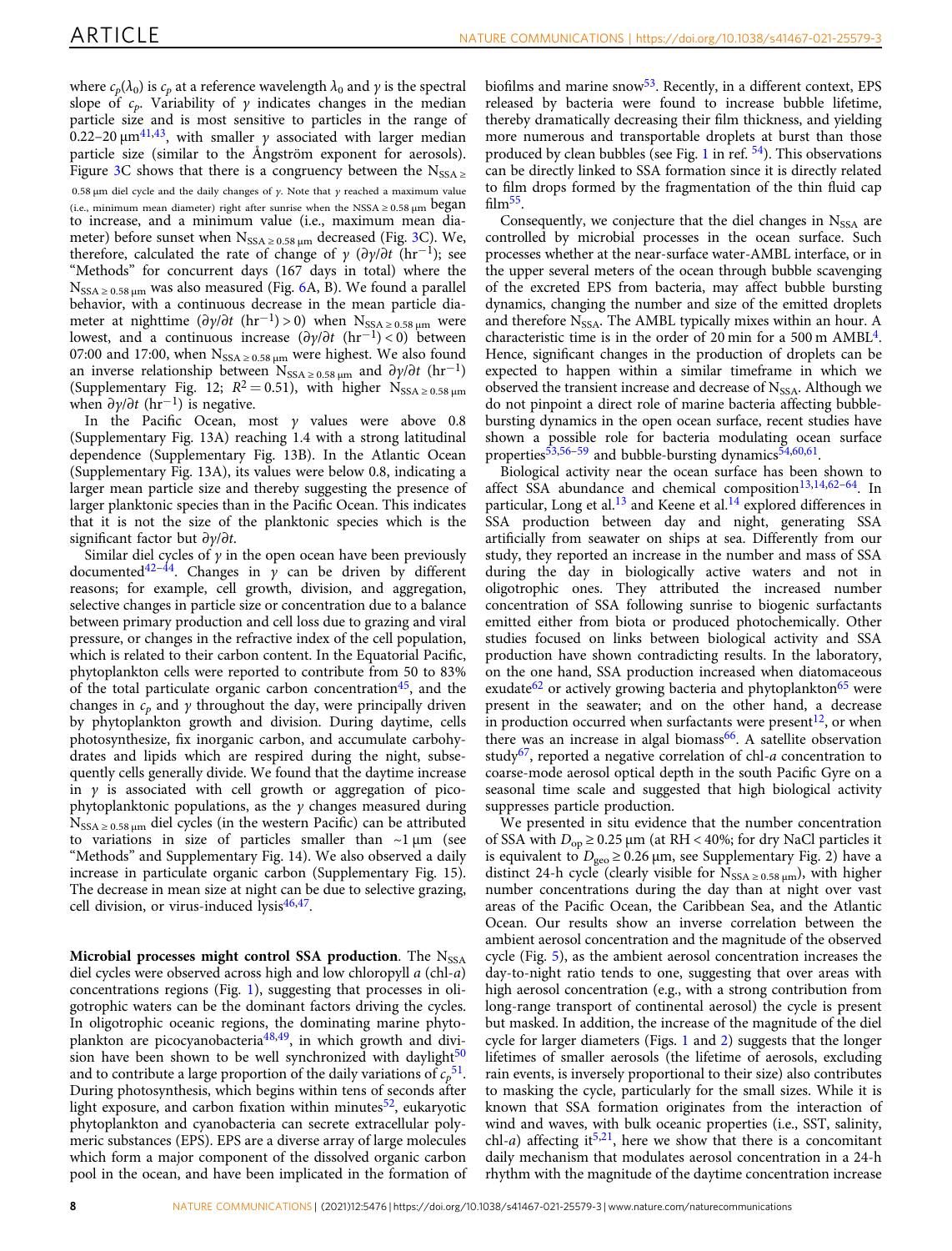positively correlated with SST. While we do not provide (or possess) direct measurements of near-surface water microbial processes, the parallel increase of the mean particle size within the ocean surface during the day, driven by photosynthetic growth and secretion of extracellular polymeric substances, points towards a possible link between microbial processes at the ocean surface and the  $N_{SSA}$  cycle.

Although the SSA number fraction (for  $D > -0.5 \mu m$ ) in the AMBL, by number, is  $\langle 20\%^{1,22} \rangle$ , small concentration changes of big aerosols can drive relatively large changes in cloud sizes, lifetime, and rain yields $68,69$ , especially over pristine areas where clouds are aerosol-limited<sup>70</sup>. Consequently, the discovery of the diel cycle in  $N<sub>SSA</sub>$  opens many new questions for future studies to elucidate the mechanism underlying this phenomenon and the direct impact of marine biological processes on the physical properties of the surface ocean, and the link to aerosol fluxes and properties. Moreover, on a larger scale, the connection to cloud properties and consequently energy fluxes and climate.

#### Methods

Schooner Tara. Measurements were conducted aboard the R/V Tara during the first year of the Tara Pacific expedition<sup>1,15,16</sup>. The R/V Tara is a 36-m long, 10-m wide aluminum hull schooner with two 27-m long masts, equipped with a meteorological station (Station Bathos II, Météo France) measuring air temperature, relative humidity, and pressure. The station is located on the stern around 7 m above sea level, the wind speed and direction are measured at the top of the mast, ~30 m above sea level (asl), and a thermo-salinometer (Sea-Bird Electronics SBE45 MicroTSG) measures sea surface temperature (SST) and salinity with its main water entrance located about 0.5–3 m under the sea surface (depending on ocean conditions). The intensity of photosynthetically active radiation (PAR; wavelengths between 400 and 700 nm) was measured next to the meteorological station by a QCR-2150 (Biospherical Instruments Inc.). The meteorological station recorded frequencies are listed in Supplementary Table 2. The SST and salinity were measured at 0.1 Hz and processed to 1 min averages. The PAR is analyzed to 1 min average of 1 Hz measurements.

Continuous aerosol instrumentation and inlet. A detailed description of the aerosol instrumentation during the expedition can be found in Flores et al.<sup>1</sup>. In short, an optical particle counter (OPC; EDM-180 GRIMM Aerosol Technik Ainring GmbH & Co. KG, Ainring, Germany), for continuous aerosol size distribution measurements (from 0.25 to 32 µm, sorted into 31 bins), and a custom-made aerosol filter system consisting of four 47 mm filter holders and one vacuum pump (Diaphragm pump ME 16 NT, VACUUBRAND BmbH & Co KG, Wertheim, Germany) were installed aboard R/V Tara. Two separate inlets, located next to each other, were constructed out of conductive tubing of 1.9 cm inner diameter and a funnel (allowing the collection of all diameters) and mounted on the rear backstay of Tara. For the Atlantic Ocean measurements, from Lorient, France to Miami, USA, the inlet was installed half way up the backstay  $(-15 \text{ m as}l)$  and after Miami, the inlet was relocated to the top of the backstay  $(\sim 30 \text{ m as}$ ).

The OPC measures single particles at 683 nm and it was calibrated at the refractive index of polystyrene latex spheres. It collects the scattered light using a wide-angle collector optic at a mean scattering angle of 90°; the optical design smoothes out Mie scattering resonances and reduces the sensitivity to particle shape. A Nafion dryer was installed before the OPC, which reduced the sampled air relative humidity to below  $40\%$ <sup>1</sup>. The flow through the OPC was 1.2 L/min and it produced a particle size distribution every 60 s. Particle loss corrections to the OPC were applied taking into account the inlet's length and the tube's internal diameter using the particle loss calculator $^{71}$ . During the Atlantic crossing and the Keelung to Fiji leg, a scanning mobility particle sizer was functioning and the overlap region with the OPC was used to check and correct it if necessary; see Flores et al.<sup>[1](#page-9-0)</sup> for details.

The filters from the custom-made system were changed, in general, twice a day, collecting aerosols for periods of at least 12 h. The filter holder for the analysis presented here contained 0.8 µm polycarbonate filters (ATTP04700, Millipore) that were stored at room temperature in PetriSlide dishes preloaded with absorbent pads (Millipore, PDMA04700) to keep the filters dry while stored. The flow through the filter was 30 L/min for the filters analyzed here. Blank filters were collected every few days by placing filters on the filter holders, closing the system for a few seconds, reopening the holders, and storing them in a PetriSlide dish.

Continuous water measurements. The R/V Tara was equipped with an ocean surface flow-through autonomous sampling system, similar to the one installed during the Tara Oceans Expeditions, to measure sea surface physical and biooptical properties as described in ref. [17.](#page-10-0) The inline system consisted of a Sea-Bird Electronics SBE45 MicroTSG for measurements of sea surface temperature (SST) and salinity and an AC-S spectrophotometer (WET Labs, Inc.) measuring

hyperspectral particulate absorption  $(a_p)$  and particulate attenuation  $(c_p)$  with a  $\sim$ 4 nm resolution, and an ECO-BB3 (WetLabs Inc.) set in a BB-box of  $\sim$ 4.5 L measuring particulate backscattering at three wavelength (470, 532, and 650 nm), altogether mounted in an autonomous setup described in Dall'Olmo et al.[72](#page-11-0) and Slade et al.<sup>[44](#page-10-0)</sup>. The size range of the measured particles is  $> 0.2 \mu m$ , but contribution of particles >20 µm is assumed negligible. Particulate organic carbon (POC) concentrations were computed from  $c_p$ <sup>[73](#page-11-0)</sup> and chlorophyll-*a* concentrations were estimated from the particulate absorption line height $17$ . In addition, a particle size index  $(y)$ , an estimate of the mean particle size in the ocean near-surface waters, was calculated using the wavelength-dependency of  $c_p$  and that its spectral shape can be approximated as a power law (see main text).

Chlorophyll-a along Tara's route. The chlorophyll-a concentration along Tara's route was calculated using the  $AC-<sup>17</sup>$  $AC-<sup>17</sup>$  $AC-<sup>17</sup>$  and to approximate the chl-a concentrations when the AC-S was not functioning, we used the level 3 SNPP-VIIRS satellite monthly data maps. For each month, we used Tara's hourly location to first extract a  $0.2 \times 0.2$  degree area for each point, then this area was averaged to get a corresponding chl-a concentration at each point. Finally, a 24-h average was taken along Tara's route. Figure [1](#page-2-0)C shows the satellite calculated chl-a concentration, and the in situ chl-a inferred from AC-S measurements.

Diel pattern per diameter. To understand the diurnal changes driving the greater amount of SSA during the day, we analyzed each bin from the OPC. We only included data in the Pacific Ocean and when Tara was at least 100 km away from land (islands included). The OPC has 31 bins for measurements between 0.25 to 32 µm, in Supplementary Fig. 2 we show the box plot analyses for 16 bins from the OPC, up to 3.0  $\mu$ m. Supplementary Fig. 2 shows that the diurnal behavior becomes evident around  $D_{op} \ge 0.58$  µm.

Diurnal cycle near Niue Island when Tara was anchored. Similar to Fig. [3](#page-4-0) in the main text, a diel cycle of N<sub>SSA ≥ 0.58 um</sub> was detected while Tara was anchored near Niue Island (19°03′14″S 169°55′12″W; Supplementary Fig. 3). Supplementary Fig. 3 also shows a diurnal cycle of  $\gamma$ , increasing during nighttime (smaller particle mean diameter) and decreasing during daytime (bigger particle mean diameter).

Air mass back trajectory analysis. The presented 48 h back trajectories in Fig. [3M](#page-4-0) were calculated using the NOAA's HYSPLIT atmospheric transport and dispersion model<sup>[26](#page-10-0),[27](#page-10-0)</sup>. They represent the average trajectories of the 'Ensemble option' that were calculated based on an endpoint at 250 m height. We chose the 'Ensemble option' to have a better representation of where the air masses were coming from. We did not use a lower starting height as the minimum height for the optimal configuration of the ensemble is 250 m.

Scanning electron microscope with energy disperse X-ray analysis. Using scanning electron microscopy with energy-disperse X-ray analysis (SEM-EDX) and a similar particle classification scheme as described in Laskin et al. $28$ , we classified each particle into one of five major classes of aerosols: (i) Sea salt: [Na] greater than all other elements detected (except Cl); (ii) Metals with Na: [Na] present but [Na] < [Al, Si, K, Ca, S]; (iii) Sulfate/SeaSalt: [Na] > [Al, Si, K, Ca] but [Na] < [S]; (iv) Sulfates:  $[Na]=0$  and  $[S] > 0$ ; and (v) Other: all remaining particles.

To perform the SEM-EDS analysis, we used a Zeiss Sigma500 SEM with a Bruker XFlash®-6|60 Quantax EDS detector, and the Bruker ESPRIT feature software package for automatic particle detection and chemical classification in EDS.

The SEM was set at a working distance of about 7.5 mm  $(\pm 0.1)$ , an accelerating voltage of 8.0 kV, an aperture size of 60 μm, and a magnification of 2000. The backscatter detector was used to acquire the images. For each filter four images, covering a total of 2471 μm2 surface area, were taken and each particle above a minimum area of 0.08 μm<sup>2</sup> was counted and an EDS spectrum acquired. After the acquisition of the images and EDS spectra, we took only the particles that had an average diameter >0.3 μm and for each of their corresponding EDS spectra, the method described in ref. [74](#page-11-0) was used to calculate the mass percent of each detected element. We excluded C from the mass percent calculation since the filters were made of polycarbonate. Following the mass calculation, the method described by Laskin et al. was applied. First, particles containing sodium above 0.01 mass percent ([Na] > 0) were first separated from those without sodium. The Na containing particles with more sodium than any other detected element (besides Cl) were denoted Sea-salt. The rest of Na containing particles were subdivided into two classes: Metals with Na if [Na] < [Al], [Ca], [K], [Si], and mixed SeaSalt/Sulfate —if [Na] > [Al], [Ca], [K], [Si] [Na] but [Na] < [S]. The sodium-free particles were assigned to two classes: Sulfate if [S] >0 and Other for the remaining particles. A total of 14,339 particles, where 13,405 had average  $D \ge 0.3$  µm, were analyzed. In the 14 daytime filters (for the period between 4 May and 17 May, 2017; see Supplementary Table 1) we counted a total of 7247 particles and 6901 with  $D \ge 0.3$  μm. In the 15 nighttime ones we counted a total of 5894 particles with all having  $D \ge 0.3$  µm. We had between 80 and 781 particles per filter.

Supplementary Fig. 4A shows the  $SSA_{0.58 \mu m}$  counts per litre calculated using the SEM images (particle count and area imaged) and the total air sampled.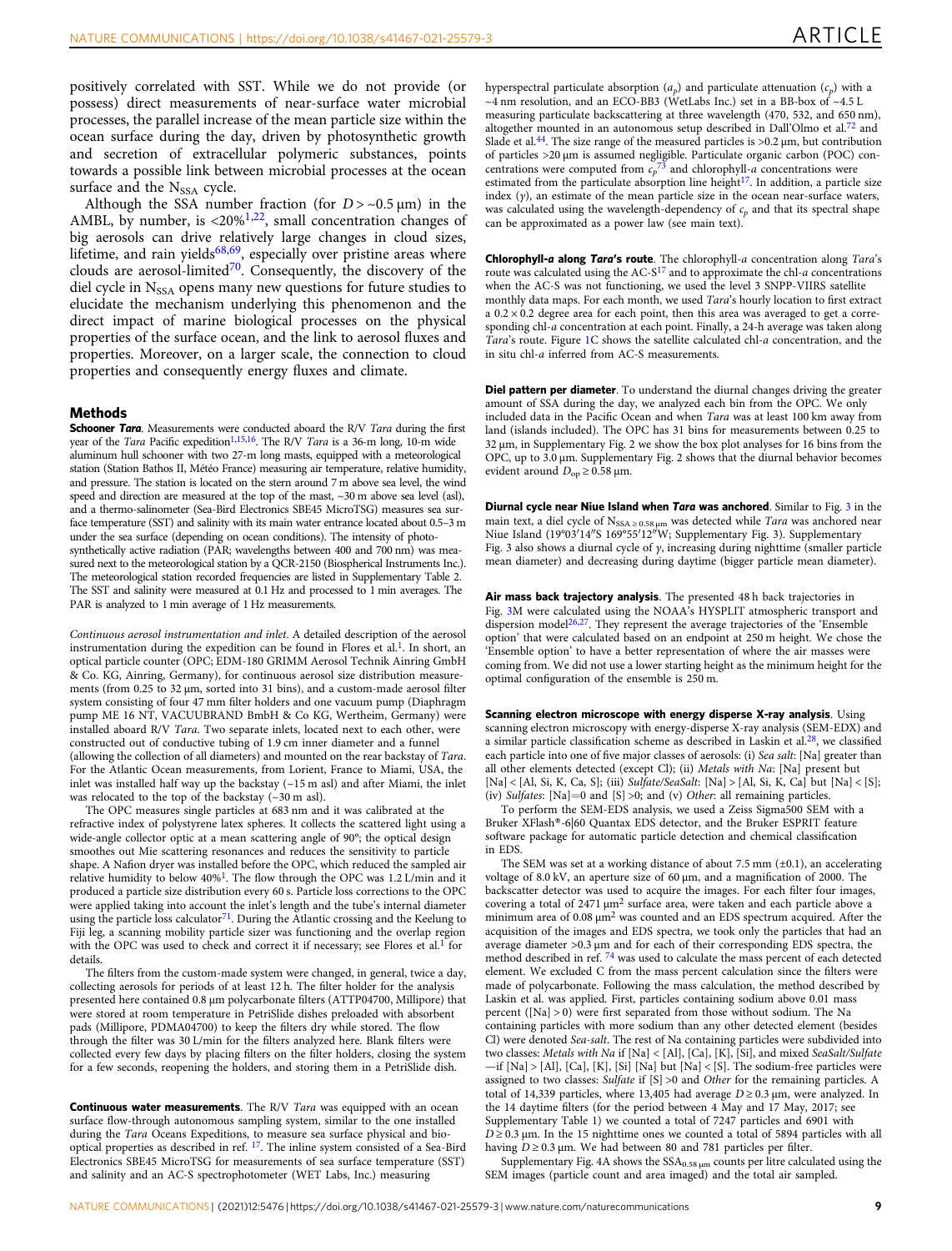<span id="page-9-0"></span>Supplementary Fig. 4B shows histograms of the chlorine mass percentage found in the particles per filter.

Daytime and nighttime  $SSA_{0.58 \mu m}$  concentration vs wind speed. In order to understand the role of wind speed in the  $N_{SSA \ge 0.58 \mu m}$  cycle, we separated the Pacific data (for days when a cycle was detected) into daytime (07:00–17:00) and nighttime (19:00–05:00) periods, and binned the total aerosol counts of  $D \ge 0.58 \,\mu m$  into 2 m s  $-1$  bins (Fig. [4a](#page-5-0); data within 100 km from continental coasts and Japan was not used to avoid pollution artifacts). There were between 3612 and 23,136 events per bin used. The Atlantic Ocean data were binned into 4 m s−<sup>1</sup> bins for comparison. There were between 949 and 5056 events per bin used.

Day to nighttime ratio vs. aerosol concentration at different mean wind speeds regimes. To explore the relationship between the diel cycles and the aerosol concentration at different mean wind speeds, we quantified the day-tonighttime concentration ratio for  $D \ge 0.58$  µm vs. the total (using all the bins from the OPC) daytime aerosol concentration and separated them into three mean wind speed regimes:  $U_{30m}$  < 4, 4  $\leq U_{30m}$  < 8, and  $U_{30m}$  ≥ 8. After converting the data to mean solar time and taking every 24-h period as independent, we first averaged the total daytime concentration (from 19:00 to 05:00), next we took the DNR for  $D$   $\geq$  0.58 μm, and finally took the mean wind speed of the whole 24-h period for the corresponding day. Figure [5](#page-6-0) shows the inverse relationship between the day to nighttime concentration ratio and the aerosol loading for all data (Fig. [5A](#page-6-0)) and clean conditions in the Pacific Ocean (Fig. [5](#page-6-0)B; data within 100 km from continental coasts and Japan was not used).

Relationship of atmospheric variables and the SSA diurnal cycle. To explore the relationship between the diurnal changes is SSA and the air temperature, relative humidity, and wind speed, we calculated the day-to-nighttime ratio for  $N_{SSA \geq 0.58 \mu m}$  and, for each atmospheric variable, the difference between the mean daytime value and the mean nighttime value. The scatter plots are shown in Supplementary Fig. 5. We found no correlation with any of the three atmospheric variables, with  $R^2$  < 0.002.

To explore the effect of atmospheric stability that will influence the transport of SSA from the ocean surface upwards, we looked for distinct atmospheric states along Tara's route. Supplementary Fig. 6 shows three representative pictures of the ocean and the atmospheric states during the Keelung – Fiji leg: with trade cumulus (Supplementary Fig. 6A), with morning overcast conditions (Supplementary Fig. 6B), and with clear skies at low wind speeds (Supplementary Fig. 6C). Alongside each picture, we show their respective  $N_{SSA \geq 0.58 \mu m}$ , wind speed, and photosynthetic available radiation. The diel cycle in  $N_{SSA \geq 0.58 \mu m}$  occurred irrespective of the atmospheric conditions.

Photosynthetically active radiation (PAR) vs daytime to nighttime ratio of concentration. By definition, solar radiation drives diurnal cycles. Therefore, we explored links between the intensity of solar radiation, measured by the average daytime photosynthetically available radiation (PAR), and the DNR of  $SSA_{0.58 \mu m}$  to determine if the intensity of solar radiation has a measurable effect on the total amount of  $SSA_{0.58 \mu m}$ . Supplementary Fig. 8 shows the scatter plot of the DNR of  $N_{SSA \ge 0.58 \mu m}$ vs. the average PAR. No significant linear relation between PAR and  $N_{SSA \ge 0.58 \mu m}$  was found. Furthermore, examples of days with similar PAR that showed different daytime  $N_{SSA \geq 0.58 \mu m}$  can be seen in Fig. [3](#page-4-0)B and Supplementary Fig. 6.

Atmospheric marine boundary layer height. The atmospheric marine boundary layer height (ABMLH), in meters, was derived from ERA5 reanalysis data $36$ . The ERA5 reanalysis data is provided by the European Centre for Medium‐Range Weather Forecasts (ECMWF) with 30‐km horizontal resolution and 137 vertical hybrid levels with the high vertical resolution (10–200 m intervals) in the lowermost 3 km above surface. The ERA5 AMBLH data have a 0.25° spatial and a 1-h temporal resolution. We used the latitude and longitude along Tara's route to obtain the closest AMBLH point from ERA5. Supplementary Fig. 7 shows the AMBLH along the orange and blue-shaded transect in the western Pacific between Keelung and Fiji (next to the double-ended arrow) shown in Fig. [3](#page-4-0)M. We also did not find a correlation between the AMBLH and the measured  $N_{SSA \geq 0.58 \mu m}$ .

Relationship of the surface ocean variables and the diel cyle in SSA. Similar to the atmospheric variables, we calculated the day-to-nighttime ratio for  $N_{SSA \geq 0.58}$ μm and the mean day-to-night differences for sea surface salinity (SSS), sea surface temperature (SST), and chl-a. We found no correlation between any of the variables with  $R^2 < 0.02$ . Supplementary Fig. 9 shows the scatter plots and the linear fit between the DNR of NSSA ≥ 0.58 μm and the three oceanic variables.

Diurnal anomalies of SST and particulate organic carbon. We calculated the diurnal anomalies of the sea surface temperature (Supplementary Fig. 10) across Tara's route and of the rate of change for particulate organic carbon (∂POC/∂t (hr<sup>−</sup>1); Supplementary Fig. 15) across the Keelung to Fiji leg. The average between midnight and 05:00 is the baseline for each variable. To avoid continental influence on the SST anomaly, this analysis was done only in the open ocean and near the Pacific islands

except Japan and Fiji. To calculate the anomalies, first we converted the data to mean solar time and took every 24-h period as independent, then we took the mean between midnight and 05:00 and subtracted the mean value at each hour, and finally took the mean at each hour.

**Rate of change of γ (** $\partial y / \partial t$ **)**. As mentioned above,  $\gamma$  is an indicator of the size distribution among particles (<20 µm in diameter) in the ocean surface. From Fig. [3](#page-4-0) we see  $\gamma$  decrease at daytime (i.e., the sizes of the plankton increase) and increase over nighttime. To quantify the intensity and timing of this change over a full day, we calculated the rate of change of  $\gamma$ . First, to fill in data gaps that correspond to periods when the AC-S was measuring filtered seawater for calibration purposes (normally shorter than 30 min), we did a linear interpolation. Data gaps larger than 30 min were not interpolated. Then, each continuous segment was smoothed applying a low-pass digital filter with a pass band frequency of 18 h. Then the rate of change  $\partial y/\partial t$  (hr<sup>-1</sup>) was calculated. Finally, Fig. [6B](#page-6-0) shows a box plot analysis for 167 days across Tara's route and there was at least 23 h of the AC-S data, and Supplementary Fig. 12 shows a scatter plot of N<sub>SSA ≥ 0.58 µm</sub> vs.  $\partial \gamma / \partial t$  (hr<sup>-1</sup>) for the Pacific Ocean data.

Particle size index  $\gamma$  in different parts of the ocean. To understand the differences in *γ* across *Tara's* route and how it might be related to  $SSA<sub>0.58 µm</sub>$  production, we calculated the average  $\gamma$  in 24 h cycles. Supplementary Fig. 13 shows two different scenarios: Supplementary Fig. 13A shows the average  $\gamma$  measured in the Atlantic Ocean and in the Pacific Ocean. Supplementary Fig. 13B shows the average γ measured during the Keelung – Fiji leg separated by different latitude ranges and the average γ while Tara was anchored near Niue Island.

Contribution of small,  $\prec$ 1 µm particles, to  $\gamma$  variations. In order to determine the causes of the daytime  $\gamma$  changes, we calculated the contribution of small particles to the size changes observed in  $\gamma$ . To do so, we calculated the backscattering  $(b_{bp})$  to total particulate scattering  $(b_p)$  ratio  $(b_{bp}:b_p)$  at  $\lambda = 532$  nm.

$$
b_{bp}:b_p(\lambda) = \frac{b_{bp}(\lambda)}{c_p(\lambda) - a_p(\lambda)}\tag{3}
$$

where  $c_p$  is the particulate attenuation and  $a_p$  the particulate absorption. Since smaller particles have a higher  $b_{bp}$ ; the  $b_{bp}$ ; che serve as a proxy for the contribution of small (~<1  $\mu$ m particles) to the bulk particle size index  $\gamma$  variation.  $b_{bp}$ : $b_p$  and  $\gamma$  can be taken as two independent variables since the former is the ratio of the amplitudes of the backscattering and the total scattering at a single wavelength (here 532 nm), while the latter refers to the spectral shape of  $c_p$ .

Since the  $b_{bp}$  measurements with the ECO-BB3 sensor have low signal-to-noise ratio due to its sensitivity to bubble in the water line and accumulation of particles in the sensor, the  $b_{bp}$   $b_p$  was first averaged for 1-h periods and then smoothen with a 5 h moving average. Supplementary Fig. 14 shows the co-occurrence of a diel cycle in  $\gamma$  and the  $b_{bp}$ : $b_p$  in the western Pacific Ocean between 15°N 137°E and 17.6°S 177.4°E, where diel cycles in N<sub>SSA≥0.58 µm</sub> were also observed. Twardowski et al.<sup>75</sup> showed that for  $\gamma$  < 0.8 the backscattering ratio is mostly affected by changes in refractive index of particles, for  $y > 0.8$  the size of particles become a major contributor to the backscattering ratio. Therefore, the observation of a diel cycle of the backscattering ratio synchronized with  $\gamma$  and daylight in these oligotrophic waters, suggests that the diel cycle in ocean particle size is mainly due to changes in the size of pico-phytoplanktonic populations. Pronounced diel cycles of picophytoplanktonic populations (e.g., cyanobacteria) in the Equatorial Pacific, have been previously shown<sup>50,51,76</sup>.

**Computer code**. Codes were written in the software program IGOR Pro. v7.08 to analyzed the data. The codes are available on this link: [https://doi.org/10.34933/](https://doi.org/10.34933/wis.000392) [wis.000392](https://doi.org/10.34933/wis.000392).

Reporting summary. Further information on research design is available in the Nature Research Reporting Summary linked to this article.

#### Data availability

All data for this article have been deposited in the open access Weizmann Institute's institutional repository and are available in this link: <https://doi.org/10.34933/wis.000392>.

Received: 8 September 2020; Accepted: 3 August 2021; Published online: 16 September 2021

#### References

1. Flores, J. M. et al. Tara Pacific expedition's atmospheric measurements of marine aerosols across the Atlantic and Pacific Oceans: overview and preliminary results. Bull. Am. Meteorological Soc. 101, E536–E554 (2020).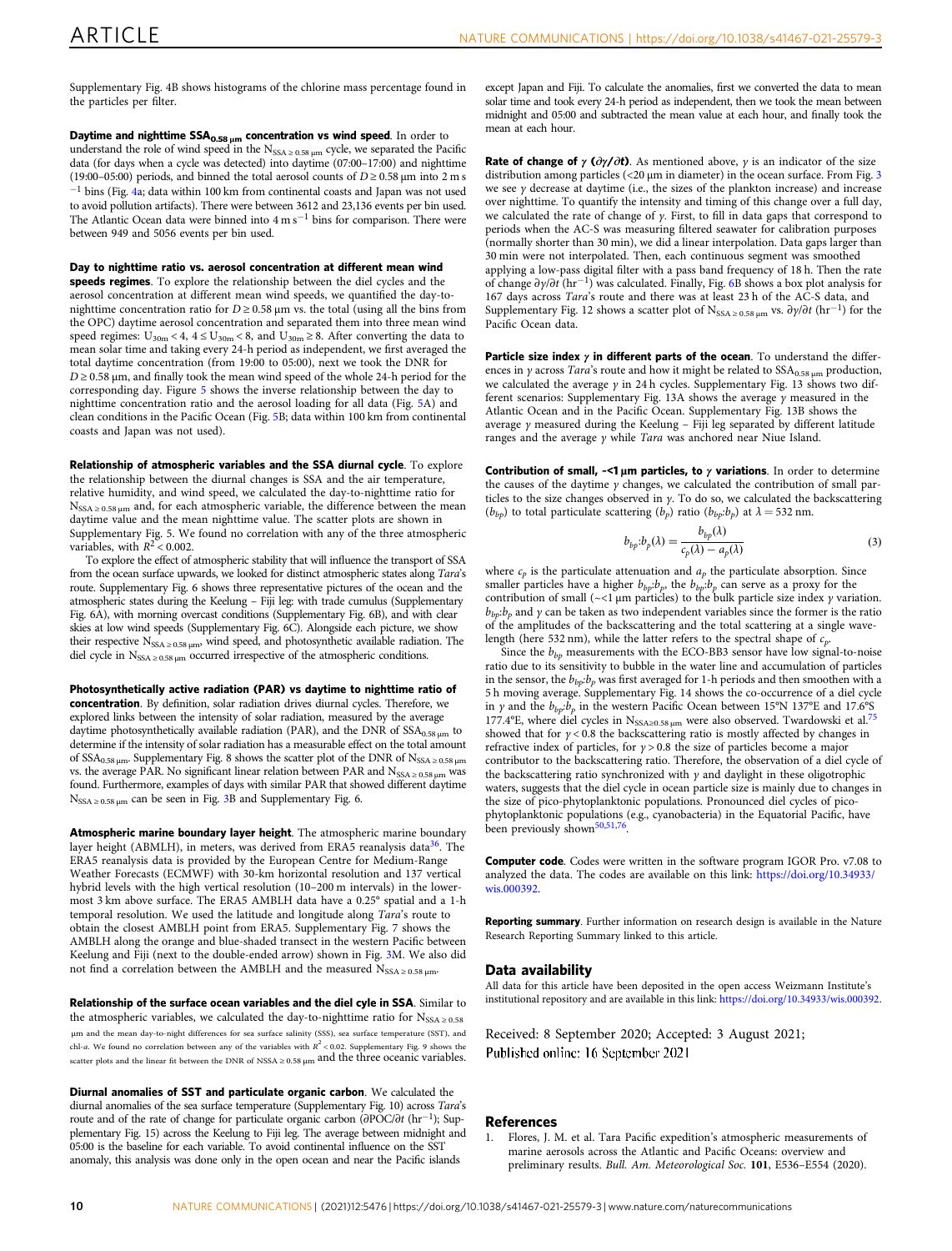- <span id="page-10-0"></span>2. Mayol, E. et al. Long-range transport of airborne microbes over the global tropical and subtropical ocean. Nat. Commun. 8, 201 (2017).
- 3. D. A. Gillette, "Environmental Factors Affecting Dust Emission by Wind Erosion," In: C. Morales, Ed., Saharan Dust, Scope 14, John Wiley & Sons, New York, 1979, pp. 71–91.
- 4. Lewis, R. & Schwartz, E. Sea Salt Aerosol Production: Mechanisms, Methods, Measurements and Models—a Critical Review Vol. 152 (American Geophysical Union, 2004).
- 5. de Leeuw, G. et al. in Ocean-Atmosphere Interactions of Gases and Particles (eds. Liss, P. S. & Johnson, M. T.) 171–246 (Springer Berlin Heidelberg, 2014).
- 6. Textor, C. et al. Analysis and quantification of the diversities of aerosol life cycles within AeroCom. Atmos. Chem. Phys. 6, 1777–1813 (2006). 7. Gantt, B. et al. Global distribution and climate forcing of marine organic
- aerosol—Part 2: Effects on cloud properties and radiative forcing. Atmos. Chem. Phys. 12, 6555–6563 (2012).
- 8. McCoy, D. T. et al. Natural aerosols explain seasonal and spatial patterns of Southern Ocean cloud albedo. Sci. Adv. 1, e1500157 (2015).
- Wu, J. Evidence of sea spray produced by bursting bubbles. Science 212, 324–326 (1981).
- 10. Monahan, E. C., Spiel, D. E. & Davidson, K. L. in Oceanic Whitecaps (eds. Monahan, E. C. & Niocaill, G. M.) Vol. 2, 167–174 (Springer Netherlands, 1986).
- 11. Salter, M. E. et al. An empirically derived inorganic sea spray source function incorporating sea surface temperature. Atmos. Chem. Phys. 15, 11047–11066  $(2015)$
- 12. Modini, R. L., Russell, L. M., Deane, G. B. & Stokes, M. D. Effect of soluble surfactant on bubble persistence and bubble-produced aerosol particles. J. Geophys. Res. Atmos. 118, 1388–1400 (2013).
- 13. Long, M. S. et al. Light-enhanced primary marine aerosol production from biologically productive seawater. Geophys. Res. Lett. 41, 2661–2670 (2014).
- 14. Keene, W. C. et al. Factors that modulate properties of primary marine aerosol generated from ambient seawater on ships at sea. J. Geophys. Res. Atmos. 122, 961–11,990 (2017).
- 15. Planes, S. et al. The Tara Pacific expedition—A pan-ecosystemic approach of the "-omics" complexity of coral reef holobionts across the Pacific Ocean. PLoS Biol. 17, e3000483 (2019).
- 16. Gorsky, G. et al. Expanding Tara oceans protocols for underway, ecosystemic sampling of the ocean-atmosphere interface during Tara Pacific expedition (2016–2018). Front. Mar. Sci. 6, 750 (2019).
- 17. Boss, E. et al. The characteristics of particulate absorption, scattering and attenuation coefficients in the surface ocean; contribution of the Tara Oceans expedition. Methods Oceanogr. 7, 52–62 (2013).
- 18. Lighty, J. S., Veranth, J. M. & Sarofim, A. F. Combustion aerosols: factors governing their size and composition and implications to human health. J. Air Waste Manag Assoc. 50, 1565–1618 (2000). discussion 1619.
- 19. Maring, H. et al. Aerosol physical and optical properties and their relationship to aerosol composition in the free troposphere at Izaña, Tenerife, Canary Islands, during July 1995. J. Geophys. Res. 105, 14677–14700 (2000).
- 20. de Leeuw, G. et al. Production flux of sea spray aerosol. Rev. Geophys. 49, RG2001 (2011).
- 21. Liu, S. et al. Sea spray aerosol concentration modulated by sea surface temperature. Proc. Natl. Acad. Sci. USA 118, [https://doi.org/10.1073/](https://doi.org/10.1073/pnas.2020583118) [pnas.2020583118](https://doi.org/10.1073/pnas.2020583118) (2021).
- 22. Quinn, P. K., Coffman, D. J., Johnson, J. E., Upchurch, L. M. & Bates, T. S. Small fraction of marine cloud condensation nuclei made up of sea spray aerosol. Nat. Geosci. 10, 674–679 (2017).
- 23. Maring, H. Mineral dust aerosol size distribution change during atmospheric transport. J. Geophys. Res. 108, 8592 (2003).
- 24. Witek, M. L., Flatau, P. J., Teixeira, J. & Markowicz, K. M. Numerical investigation of sea salt aerosol size bin partitioning in global transport models: implications for mass budget and optical depth. Aerosol Sci. Technol. 45, 401–414 (2011).
- 25. Ben-Ami, Y., Koren, I., Altaratz, O., Kostinski, A. & Lehahn, Y. Discernible rhythm in the spatio/temporal distributions of transatlantic dust. Atmos. Chem. Phys. 12, 2253–2262 (2012).
- 26. Stein, A. F. et al. Noaa's HYSPLIT atmospheric transport and dispersion modeling system. Bull. Am. Meteor. Soc. 96, 2059–2077 (2015).
- 27. Rolph, G., Stein, A.& Stunder, B. Real-time Environmental Applications and Display sYstem: READY. Environ. Model. Softw. 95, 210–228 (2017).
- 28. Laskin, A. et al. Tropospheric chemistry of internally mixed sea salt and organic particles: surprising reactivity of NaCl with weak organic acids. J. Geophys. Res. 117, <https://doi.org/10.1029/2012JD017743> (2012).
- 29. Flores, J. M., Trainic, M., Borrmann, S. & Rudich, Y. Effective broadband refractive index retrieval by a white light optical particle counter. Phys. Chem. Chem. Phys. 11, 7943–7950 (2009).
- 30. Gupta, D., Eom, H. J., Cho, H. R. & Ro, C. U. Hygroscopic behavior of  $\rm NaCl\text{-}MgCl_{2}$  mixture particles as nascent sea-spray aerosol surrogates and

observation of efflorescence during humidification. Atmos. Chem. Phys. 15, 11273–11290 (2015).

- 31. Guo, L. et al. A comprehensive study of hygroscopic properties of calciumand magnesium-containing salts: implication for hygroscopicity of mineral dust and sea salt aerosols. Atmos. Chem. Phys. 19, 2115–2133 (2019).
- 32. Zieger, P. et al. Revising the hygroscopicity of inorganic sea salt particles. Nat. Commun. 8, 15883 (2017).
- 33. Rosati, B., Paul, A., Iversen, E. M., Massling, A. & Bilde, M. Reconciling atmospheric water uptake by hydrate forming salts. Environ. Sci. Process. Impacts 22, 1759–1767 (2020).
- 34. McInnes, L. M., Quinn, P. K., Covert, D. S. & Anderson, T. L. Gravimetric analysis, ionic composition, and associated water mass of the marine aerosol. Atmos. Environ. 30, 869–884 (1996).
- 35. Quinn, P. K. & Coffman, D. J. Local closure during the First Aerosol Characterization Experiment (ACE 1): aerosol mass concentration and scattering and backscattering coefficients. J. Geophys. Res. Atmos. 103, 16575–16596 (1998).
- 36. Hersbach, H. et al. The ERA5 global reanalysis. Q. J. Royal Met. Soc. [https://](https://doi.org/10.1002/qj.3803) [doi.org/10.1002/qj.3803](https://doi.org/10.1002/qj.3803) (2020).
- 37. Paasonen, P. et al. Comprehensive analysis of particle growth rates from nucleation mode to cloud condensation nuclei in boreal forest. Atmos. Chem. Phys. 18, 12085–12103 (2018).
- 38. Burkart, J. et al. Organic condensation and particle growth to CCN sizes in the summertime marine arctic is driven by materials more semivolatile than at continental sites. Geophys. Res. Lett. 44, 725–10,734 (2017).
- 39. Drushka, K., Gille, S. T. & Sprintall, J. The diurnal salinity cycle in the tropics. J. Geophys. Res. Oceans 119, 5874–5890 (2014).
- 40. Kawai, Y. & Wada, A. Diurnal sea surface temperature variation and its impact on the atmosphere and ocean: a review. J. Oceanogr. 63, 721–744  $(2007)$
- 41. Boss, E., Twardowski, M. S. & Herring, S. Shape of the particulate beam attenuation spectrum and its inversion to obtain the shape of the particulate size distribution. Appl. Opt. 40, 4885 (2001).
- 42. Dall'Olmo, G. et al. Inferring phytoplankton carbon and eco-physiological rates from diel cycles of spectral particulate beam-attenuation coefficient. Biogeosciences 8, 3423–3439 (2011).
- 43. Boss, E., Haëntjens, N., Westberry, T. K., Karp-Boss, L. & Slade, W. H. Validation of the particle size distribution obtained with the laser in-situ scattering and transmission (LISST) meter in flow-through mode. Opt. Express 26, 11125–11136 (2018).
- 44. Slade, W. H. et al. Underway and moored methods for improving accuracy in measurement of spectral particulate absorption and attenuation. J. Atmos. Ocean. Technol. 27, 1733–1746 (2010).
- 45. Grob, C. et al. Contribution of picoplankton to the total particulate organic carbon concentration in the eastern South Pacific. Biogeosciences 4, 837–852 (2007).
- 46. Cullen, J. J., Lewis, M. R., Davis, C. O. & Barber, R. T. Photosynthetic characteristics and estimated growth rates indicate grazing is the proximate control of primary production in the equatorial Pacific. J. Geophys. Res. 97, 639 (1992).
- 47. Stramski, D. & Reynolds, R. A. Diel variations in the optical properties of a marine diatom. Limnol. Oceanogr. 38, 1347–1364 (1993).
- Bidigare, R. R. & Ondrusek, M. E. Spatial and temporal variability of phytoplankton pigment distributions in the central equatorial Pacific Ocean. Deep Sea Res. Part II: Topical Stud. Oceanogr. 43, 809–833 (1996).
- 49. Ras, J., Claustre, H. & Uitz, J. Spatial variability of phytoplankton pigment distributions in the Subtropical South Pacific Ocean: comparison between in situ and predicted data. Biogeosciences 5, 353–369 (2008).
- Vaulot, D. & Marie, D. Diel variability of photosynthetic picoplankton in the equatorial Pacific. J. Geophys. Res. 104, 3297–3310 (1999).
- 51. Binder, B. J. & DuRand, M. D. Diel cycles in surface waters of the equatorial Pacific. Deep Sea Res. Part II: Topical Stud. Oceanogr. 49, 2601–2617 (2002).
- 52. Ruban, A. V. Evolution under the sun: optimizing light harvesting in photosynthesis. *J. Exp. Bot.* **66**, 7-23 (2015).
- 53. Decho, A. W. & Gutierrez, T. Microbial extracellular polymeric substances (EPSs) in ocean systems. Front. Microbiol. 8, 922 (2017).
- 54. Poulain, S. & Bourouiba, L. Biosurfactants change the thinning of contaminated bubbles at bacteria-laden water interfaces. Phys. Rev. Lett. 121, 204502 (2018).
- 55. Wang, X. et al. The role of jet and film drops in controlling the mixing state of submicron sea spray aerosol particles. Proc. Natl Acad. Sci. USA 114, 6978–6983 (2017).
- 56. Ottesen, E. A. et al. Ocean microbes. Multispecies diel transcriptional oscillations in open ocean heterotrophic bacterial assemblages. Science 345, 207–212 (2014).
- 57. Iuculano, F., Mazuecos, I. P., Reche, I. & Agustí, S. Prochlorococcus as a possible source for transparent exopolymer particles (TEP). Front. Microbiol. 8, 709 (2017).